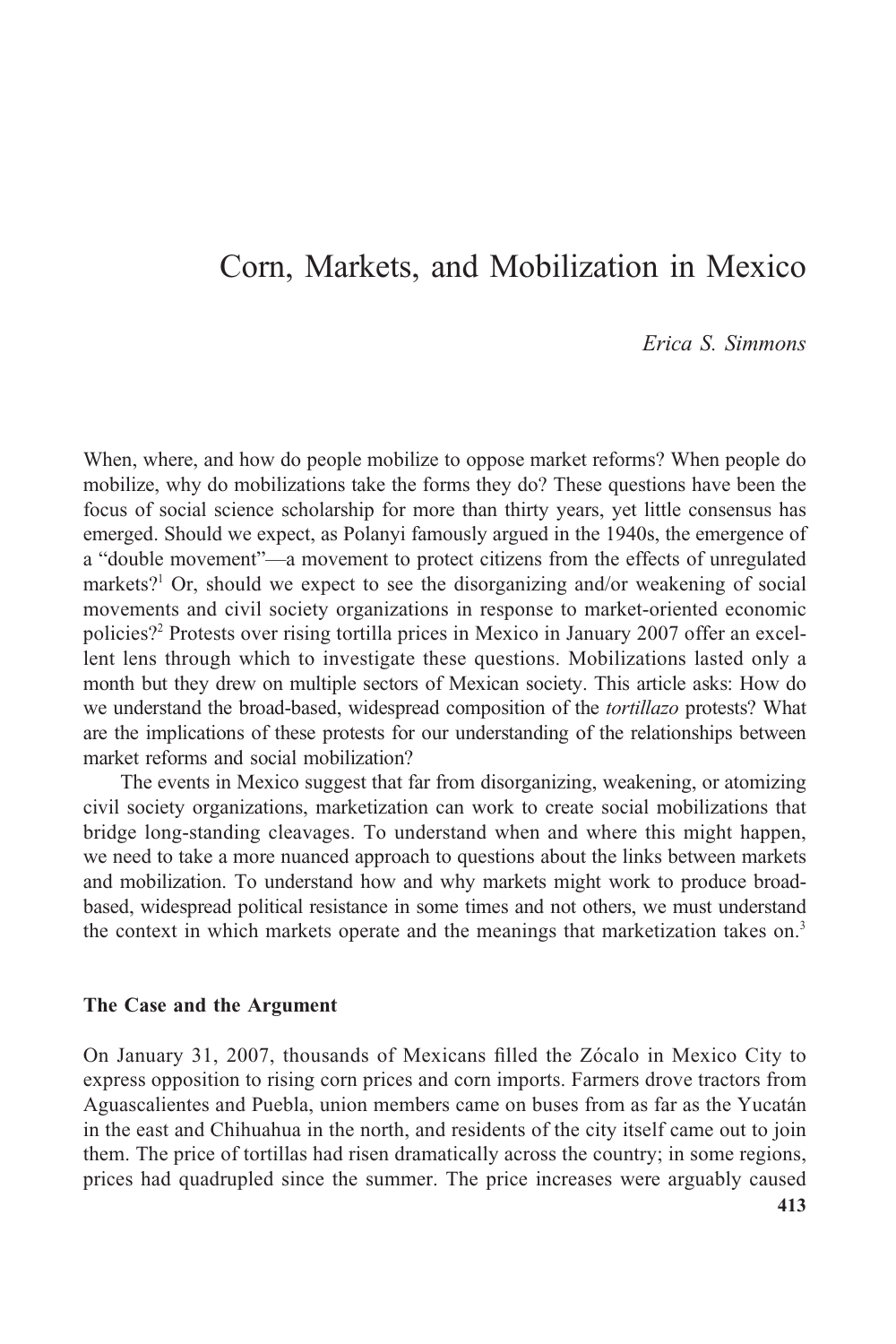by a combination of increased international demand and the reduction of tariff barriers; it was no coincidence that the January demonstrations coincided with the final stages of implementation of the North American Free Trade Agreement (NAFTA). Marching under the banner Sin Maíz No Hay País ("without corn there is no country"), consumers, producers, middle-class workers, and *campesinos* [peasants] united to demand access to affordable, explicitly *Mexican* corn. Recently inaugurated President Felipe Calderón moved quickly to cap prices, and the movement largely collapsed. Nevertheless, social movement organizations continued to work to demand NAFTA's renegotiation and the protection of Mexican corn seed varieties.

While the protests were neither the first nor the most dramatic instance of popular resistance to market reforms in Mexico, they offer a unique opportunity to explore political mobilization in response to markets. The tortillazo protests brought campesinos, union members, other civil society organizations, and political leaders from every major party together around a common concern.4 The movement brought together individuals across occupational and regional divides and despite internal squabbles. The cooperation that January was largely without precedent in the Mexican context.

This article explains the broad-based appeal of the 2007 tortillazo protests. The mobilizations dominated national headlines for only a month, yet attention to this single, short-lived episode of contention helps us explore the conditions under which broad-based, widespread resistance to markets might be possible. It also tells us much about conceptions of communal belonging and how those conceptions might clash with the politics and policies of a neoliberal state. In doing so, analysis of this case creates new possibilities for theorizing about the intersection of markets and processes of social mobilization.

The scholarship on mobilization in the face of neoliberal reforms is significant;<sup>5</sup> however, variation across time and policy areas—as well as within countries—remains under explored. Even for scholars who focus on particular types of marketization, the tortillazo protests defy expectations. If, as Andy Baker finds, free trade is widely popular throughout Latin America, how should we understand the protests in response to the tortilla crisis?6 Scholarship on the relationship between social unrest and food prices sheds some light on the question, but by focusing our attention on regime type and subsidy patterns, these studies overlook the ways in which culture shapes policies and responses to them.<sup>7</sup> The *tortillazo* protests demonstrate the contingent and conditional character of popular responses to market reforms in general,<sup>8</sup> and to volatile food prices in particular.

#### Central Claims

This article argues that we can best explain the emergence of a broad-based movement during the *tortillazo* by understanding the ways in which the perceived vagaries and vicissitudes of the market interacted with corn's meanings in the Mexican context. The ways in which corn symbolizes community help us to understand the alliances that emerged. To threaten corn is to threaten family and nation in ways that threats to other 414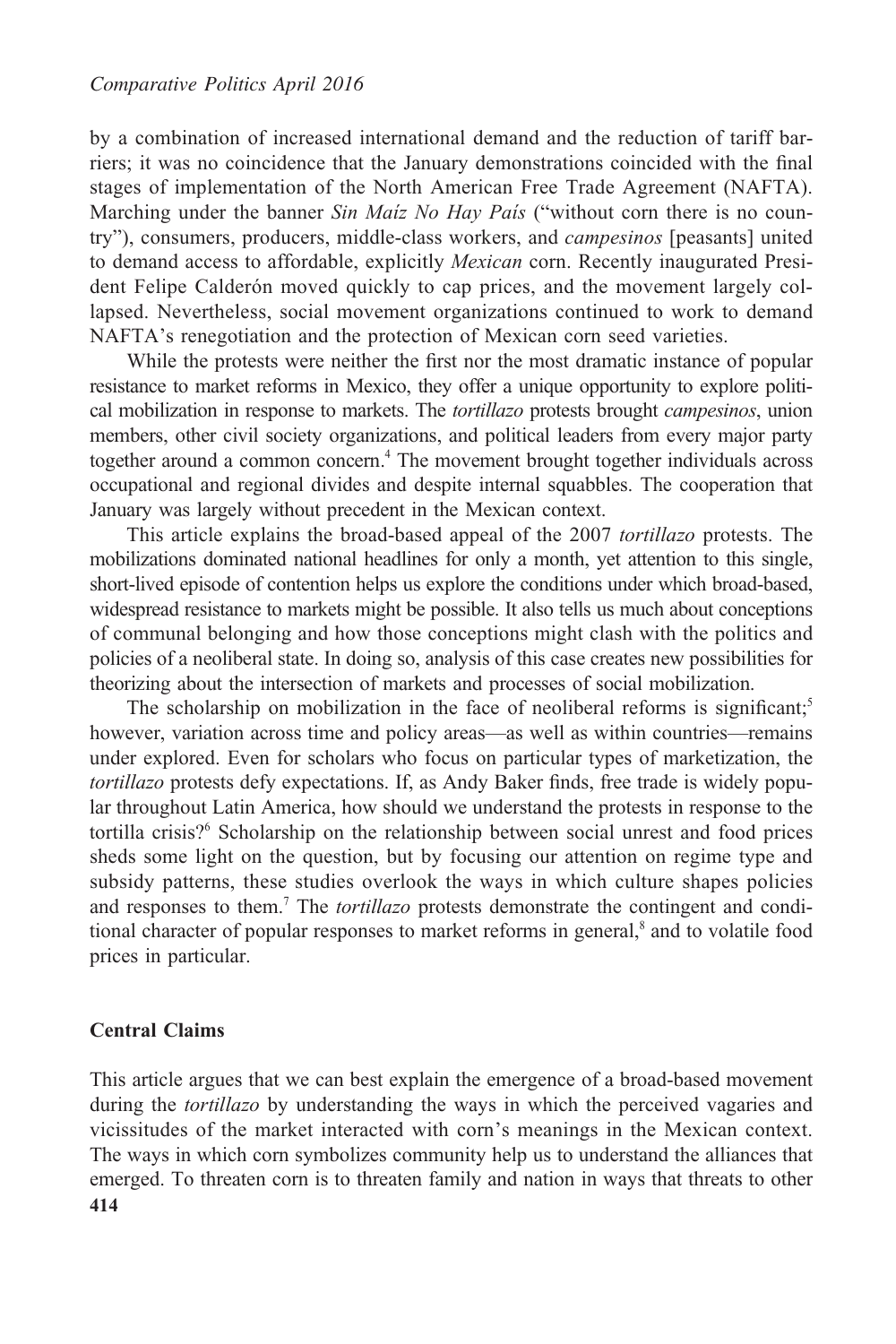basic foods do not. Many understand corn to be critical to life and livelihood. It symbolizes both the imagined community of the Mexican nation and the quotidian communities of family and neighborhood.<sup>9</sup> To explain why so many different organizations came together during the *tortillazo* and why their message resonated so widely, we must look to the ways corn as perceived material necessity and as symbol are intertwined in the Mexican context and how these meanings intersect with expectations of the state, communities, and markets. When markets created perceived insecurities around access to corn—when individuals imagined that they or other Mexicans might not be able to consume a good at the center of daily life and imaginings of nation—unexpected alliances formed, and people voiced opposition in the streets. A threat to corn heightened expressions of national belonging by creating perceptions that what it means to be Mexican might be at risk.<sup>10</sup>

These understandings created opportunities for unique political alliances; corn's role in Mexican culture enabled a variety of political actors from across the spectrum to join forces. An activist affiliated with a *campesino* organization remarked, "Corn is a tema aglutinador [theme that ties things together]. We are all made with a base of corn. We knew there was incredible potential to bring all of Mexico together in a fight against so many years of neoliberal technocrats."<sup>11</sup> Campesino, labor, and other civil society organizers were undoubtedly acting opportunistically. But as the preceding quote shows, these acts of opportunism were only possible because of the ways in which corn took on meanings for a variety of different groups in Mexico. Crafty social movement entrepreneurs were able to take advantage of the opportunity that a threat to corn created.

#### Corporatist Legacies, Mobilizing Frames, and Cultures of Corn

Mainstream social movement concepts do much to advance our understanding of the events surrounding the *tortillazo*.<sup>12</sup> The movement relied heavily on available resources, took advantage of existing opportunity structures, and deftly employed frames.<sup>13</sup> Central to movement organizers' ability to mobilize so many people so quickly were the legacies of a politics of "inclusionary corporatism."<sup>14</sup> For over seventy years, Mexico's labor, peasant, and popular sectors were directly integrated into the *Partido Revolucionario* Institucional (PRI)—Mexico's ruling party—through over-arching federations that penetrated deeply into Mexican civil society.<sup>15</sup> When independent labor and *campesino* organizations began to emerge in the 1970s and 1980s, they created new opportunities for social mobilization and challenged traditional corporatist organizations to adapt to a changing political climate.

However, corporatist legacies were not so easily dismantled. Independent organizations drew on the pre-existing formal sectoral networks and organizations for much of their strength. Even the PRI's defeat in the 2000 presidential elections did little to re-shape the fundamental dynamics of corporatist-style political organization and participation.<sup>16</sup> During the *tortillazo*, independent unions and *campesino* organizations played prominent roles—both in mobilizing their own members and issuing the calls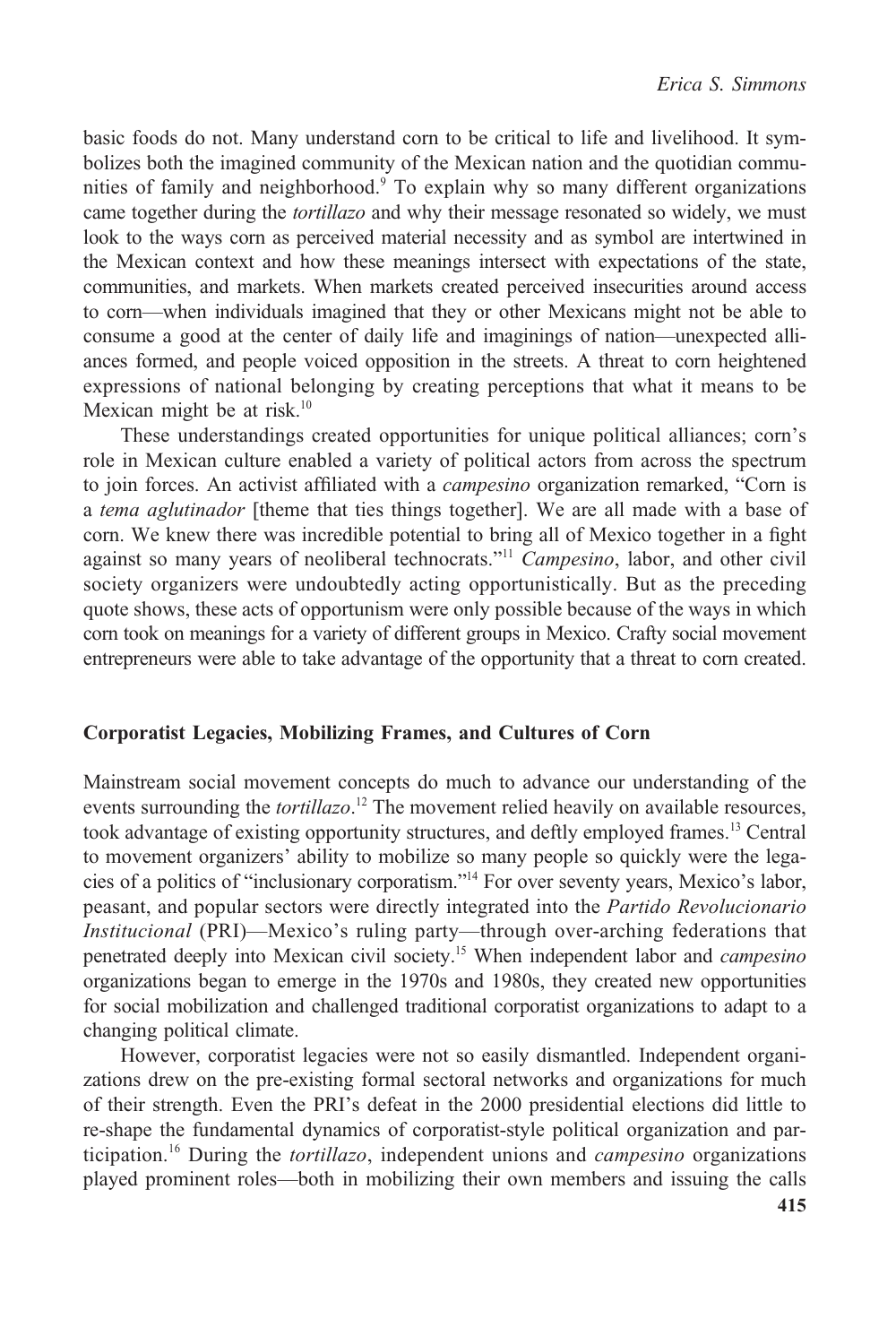to protest that brought unaffiliated consumers to the streets. However, the mobilizational know-how and structure that developed over decades of corporatist rule, as well as the legacy of a culture of sectoral political participation, helped to create a strong foundation on which these new organizations could draw.

Yet, even as the legacy of corporatist incorporation helped to enable large-scale participation in the tortillazo protests, it cannot explain the broad-based, widespread composition of the movement. Independent *campesino* organizations had been plagued by internal divides, and urban union and *campesino* organizations often found themselves at odds on policy issues. Furthermore, the cross-sectoral horizontal ties evidenced during the *tortillazo* showed a capacity to overcome the sectoral isolation that was a hallmark of the PRI's corporatist strategies. The strong mobilizing structures in place in 2007 played a critical role in bringing people to the streets, but they cannot answer the question at the core of this article: why did we see such extensive cross-sectoral, cross-party collaboration when it came to protesting rising corn and tortilla prices in January 2007?

Attention to mobilizing frames helps to answer the question. Calls to defend national patrimony and heritage functioned as powerful master frames and played an important role in bridging divides and mobilizing across classes and sectors.<sup>17</sup> These frames explain the broad-based appeal of the movement and the participation of previously unorganized communities in particular.

Even so, attention to frames alone misses a critical piece of the story. We must understand why and how the frames worked as they did. Why were such powerful master frames available to this particular movement at this particular moment, and why did they resonate so broadly? Why were political actors with diverse individual agendas able to rally their constituencies to work together when corn was at stake? To answer these questions, we must look to what corn means in the Mexican context and how those meanings interacted with the perceived vulnerabilities created by markets.

There is no single mythology of corn in Mexico. Corn has multiple meanings throughout the country—meanings that coexist within individual people, cities, and towns, as well as within the borders of the Mexican nation-state. The variety of stories and legends, symbols and sayings related to corn in Mexico is overwhelming. The thread that connects them is that they make corn a symbol of lo mexicano, which translates loosely to "the Mexican way." Corn has been mythologized and ritualized in a variety of ways. Contemporary scholarship suggests that corn was first developed in Mexico; the grain has been placed squarely at the core of contemporary conceptions of Mexican heritage. It also figures prominently in Mayan and Mexica mythology man is literally forged from corn in the *Popol Vuh*, a Mayan myth of creation.<sup>18</sup> Furthermore, urban and rural practices revolve around the production and consumption of corn; both the cornfield and the tortilla are simultaneously revered and derided as emblematically Mexican.

But while corn may signify different things to different people in different times and places, there is the sensibility that, across the country, it is imbued with special meaning. This knowledge that corn is revered has made the grain into a national symbol—a tie that brings together a political community of more than 40 million people and spans more 416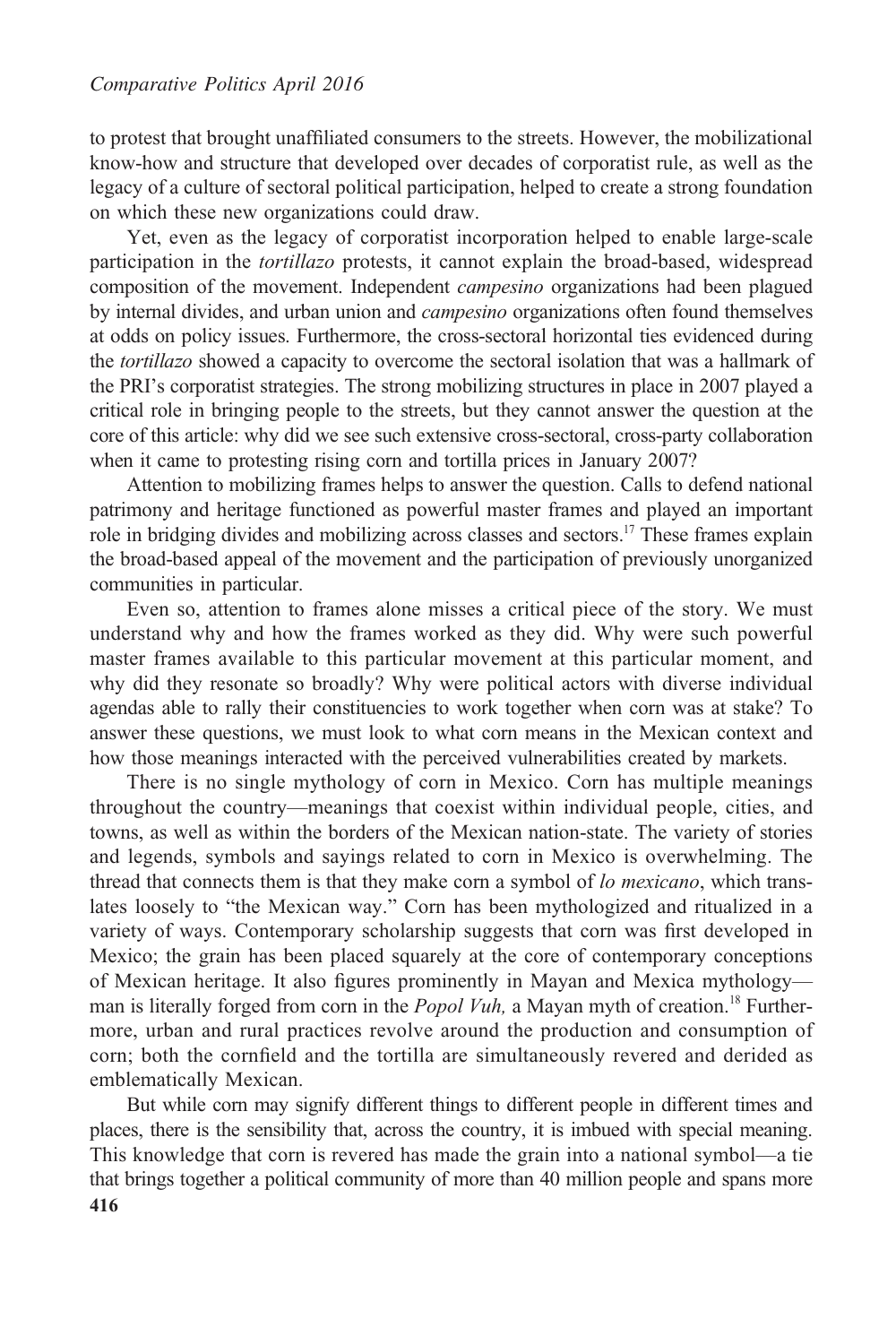than 760,000 square miles. For many Mexicans, corn has come to mean "Mexico"; it is deeply imbricated in understandings of Mexican family life and serves as a foundation for perceptions of communal belonging. An analysis of the discourse and symbols deployed by protest leaders and participants, as well as the media and other analysts during the tortillazo, shows how these meanings powerfully shaped political resistance.

# Data and Methods

This article is a product of interpretive historical and ethnographic research. These approaches are particularly appropriate for addressing the questions at hand for two reasons. First, through interpretive research I hoped to be able to understand what particular actions, words, or other symbols might mean to the Mexicans with whom I interacted. Second, I could "avoid individualist assumptions about the logics of collective action and instead treat actors as socially embedded,"<sup>19</sup> allowing me to explore how family and nation were constructed and how rising corn prices might be perceived as a threat to them.

I conducted fieldwork in Mexico during the winter, spring, and summer of 2009. The analysis is based largely on research in Mexico City where I conducted formal interviews with over one hundred protest participants, community leaders, and government officials. I identified interviewees through newspaper reports and other publications as well as "snowball" sampling, whereby an interview with one individual would yield connections to one or more others. In addition, I spoke with local residents about corn and observed practices of consumption, cultivation, and celebration. I participated in daily life by taking part in social gatherings, political events, and protests. I observed formal meetings and workshop sessions; read newspapers; went to plays, concerts, and movies; and watched local television. These experiences gave me the tools to make sense of particular actions or words in the context in which they took place or were deployed.

Historical research involved analysis of written materials including regional and national newspapers, local and national television coverage, primary source documents (e.g., movement declarations, petitions, and pamphlets), and scholarly works. $20$  I relied heavily on video clips of the movement's activities or other relevant events as well as photographs taken by private observers and photojournalists. My observations of lived experiences in 2009 helped me interpret these earlier texts and understand the work that particular words or phrases may have been doing in movement slogans. While I was not in Mexico during the *tortillazo*, I drew on experiences living and working in the country in 1994, 1998, and 2001. These experiences shored up claims about the ways in which corn produces conceptions of Mexican-ness.

#### Domesticity and Nation

The home—a critical place for the production and reproduction of Mexican national belonging—was one of the central sites of perceived vulnerability during the *tortillazo*.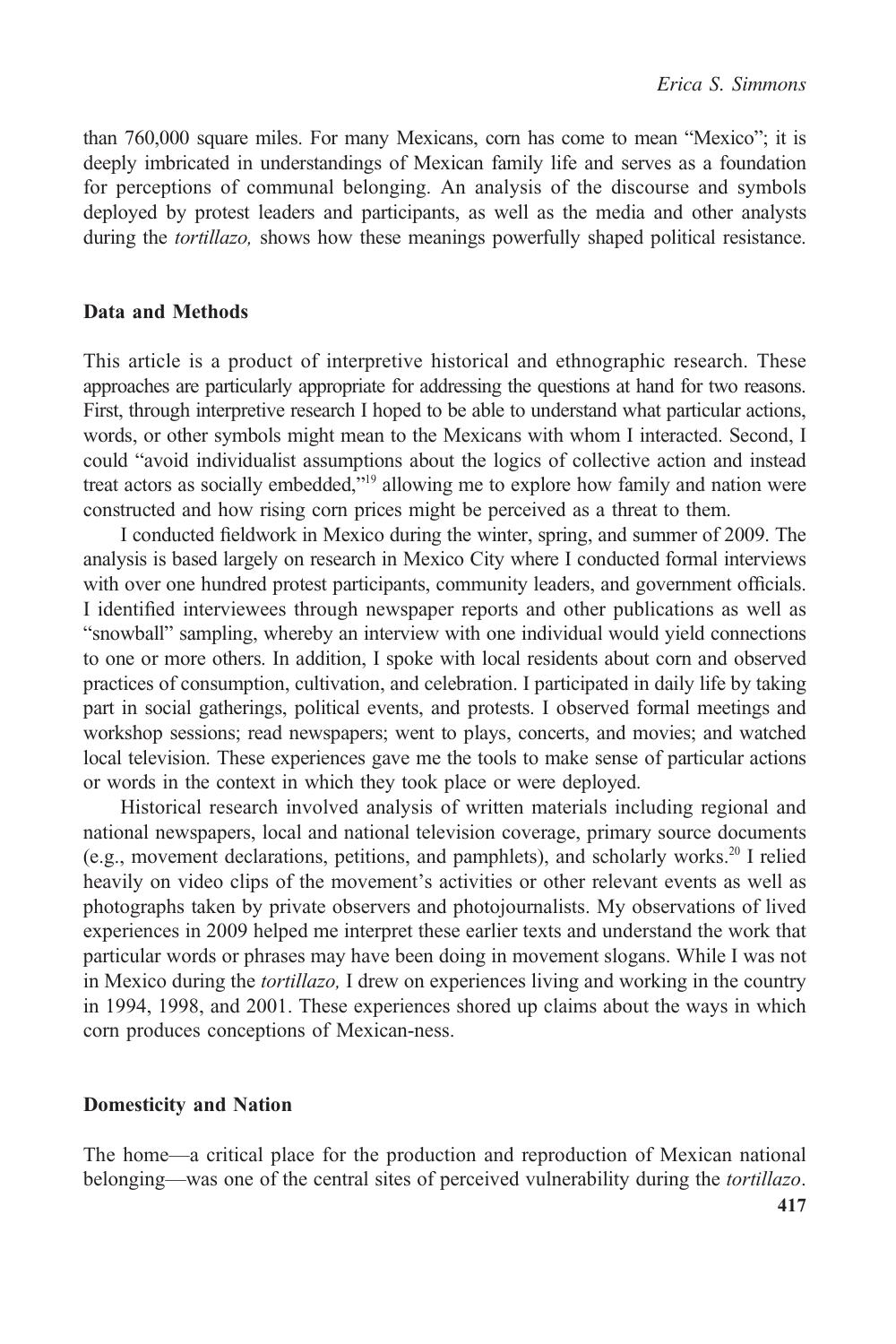Corn-based foods, whether prepared at home or consumed on the streets, have become a critical ingredient in perceptions of lo mexicano.<sup>21</sup> During the protests, domestic concerns intersected powerfully with a sense of national belonging, as it was not simply "my family" but also "Mexican families" that were understood to be at risk.

The first signs of the mobilizing power of connections between domesticity and tortillas appeared soon after the price hikes began. As Calderón traveled to the states of Mexico and Veracruz in early January, angry residents greeted him. On the streets of Chalco in the state of Mexico, groups of women welcomed Calderón with shouts of "¡Que baje la tortilla! [That tortillas come down!]" "¡y la leche! [and milk!]." In Veracruz, housewives met Calderón with signs and chants: "Sí a la tortilla, no al PAN! [Yes to tortillas, no to the PAN/bread]" and "¡soberanía ya! [Sovereignty now!]." They demanded the return of *tortibonos* (tortilla subsidies) and the end of corn flour monopolies. $^{22}$ 

Calls of "yes to tortillas, no to bread/PAN" speak to the lack of substitutability of tortillas in Mexico. The slogan, of course, also highlights the way in which Calderón's party, the Partido Acción Nacional (PAN), was immediately blamed for the tortilla crisis. PAN was at once an inferior good—bread—and a political party responsible for making tortillas increasingly inaccessible. The comments of a tamale vendor interviewed by *Reforma* later in the month speak directly to perceptions of substitutability: "The tortilla is the most important thing on any family's table, but it looks like they [government officials/business owners] want to kill us with hunger. … They know that what they want goes up but one has to buy it anyway." The imperative—having to buy corn—seems clear. And perhaps for a tamale vendor, there is, indeed, no substitute for corn. But many of her clients for whom other options are available will continue to buy tamales, even if they buy fewer or sacrifices are made elsewhere.

That sovereignty also emerged in these early protests is unsurprising, but only when the ways in which corn and tortillas work as symbols of the Mexican family and nation are taken into account. Calls for sovereignty speak to the domestic sphere. The demand for "sovereignty now!" can refer to the ability to decide what to buy based not on unpredictable markets but rather on a family's individual assessment of its wants and needs; a family should be sovereign over its own kitchen. The protesters claim to perceive rising corn prices as a threat to this most intimate of quotidian communities. High tortilla prices relocate decision making from mothers or fathers shopping for the day's meal to the abstract, invisible hand of the market, challenging family providers' ability to decide for themselves what to cook in their own home and what to feed their family. Family routines and perceptions of welfare needs are rendered insecure by the unpredictable forces of the market and the expectation that the state can no longer be counted on to intervene.

These calls also register at the national level. Domestic practices cannot be pried apart from conceptions of, and desires for, national belonging. The family kitchen is one of the places in which nationalism is produced and the nation brought into being.<sup>23</sup> Family and nation work together to make a threat to tortillas more than a financial hardship. Furthermore, high corn and/or tortilla prices implied that officials entrusted 418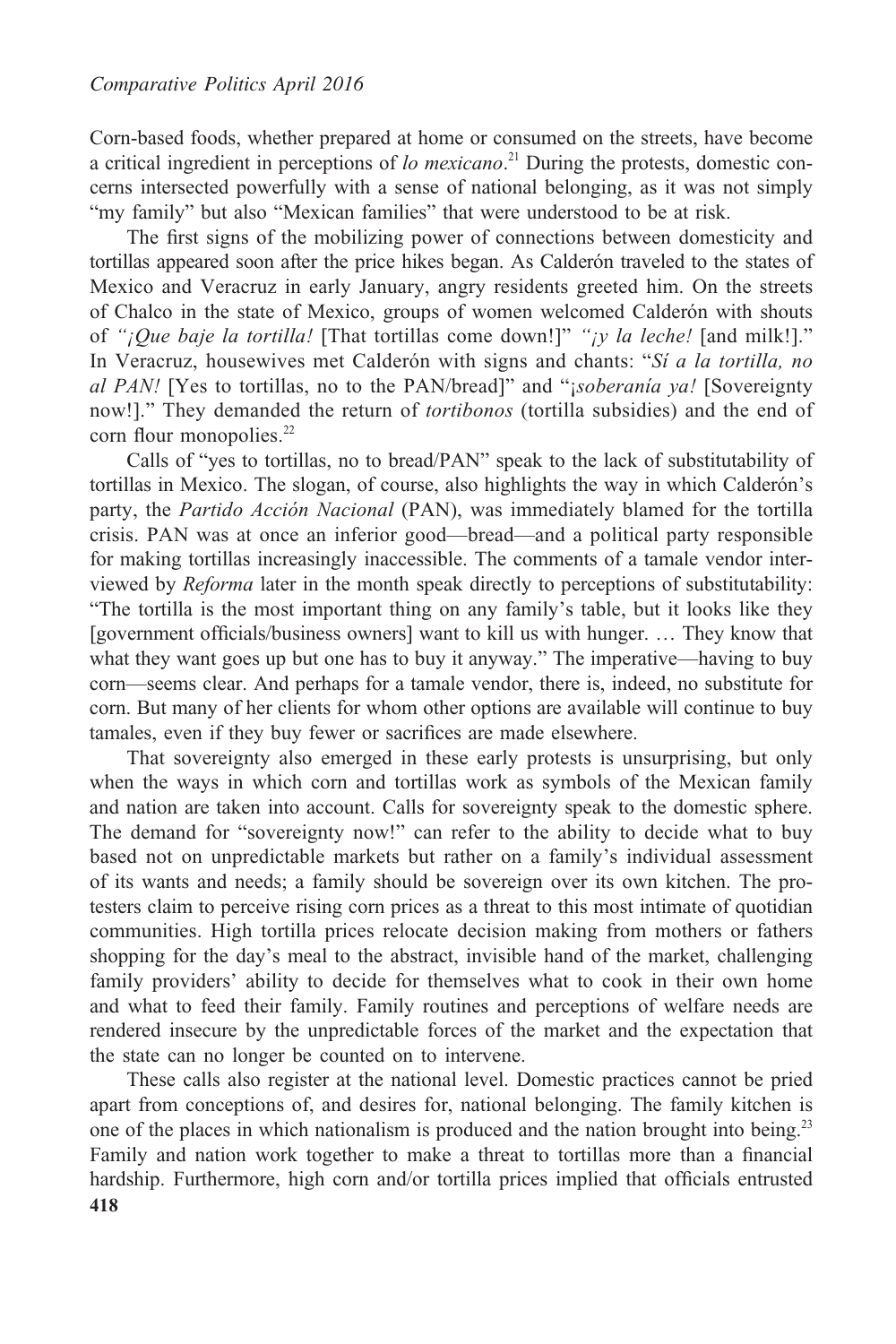to manage the Mexican state could not control something of critical importance. The references suggest both that Mexico should not have to rely on foreign markets for its supply of corn and that it should not simply accept market prices for something as critical to the nation as corn. A campesina woman who had traveled in from Morelos to march on January 14 invoked both of these expectations in an interview two years later. "Corn," she claimed, "has maintained us in our families, it has maintained us in our communities … we have to defend corn because through defending it we defend our autonomy and independence."<sup>24</sup> Her defense of corn simultaneously defends individual autonomy and independence—her personal ability to purchase the foods she wants to cook and consume—and that of the imagined community of the Mexican nation. Sovereignty—of both family and nation—was at stake.

The reference to milk—";Que baje la tortilla! [That tortillas come down!]" ";y la leche! [and milk!]"—in these early protests is particularly illustrative of the mobilizing power of a market-driven threat to tortillas and how tortillas worked to symbolize the intersection of family and nation, whereas milk did not. According to the 2005 National Survey of Household Income and Spending, 6 percent of spending in an "average" Mexican household was dedicated to tortillas.<sup>25</sup> Whereas this surpasses many other oft-consumed items (e.g., sugar, fruit, eggs, and chicken), it is roughly on par with average spending on milk. A similar percentage increase in milk and tortilla prices should have a similar material impact on household spending. Although milk is clearly a critical part of the diet, it plays little (if any) role in conceptions of Mexican heritage or in contemporary food culture outside the home. For many, milk seems to mean family and nourishment, but in a way that fails to index the broader community or evoke connections to nation. Milk is about taking care of one's own family; it is neither about patterns of communal rituals of consumption and celebration nor about pride in nation or conceptions of Mexican-ness.

Of course, it is rare that world events unfold in such a way as to create conditions that align perfectly with a social scientist's object of inquiry—in the years surrounding the tortilla crisis milk prices did not undergo an equivalent spike. However, the price of milk sold through the Leche Liconsa (government-run) stores did rise in the fall of 2006.<sup>26</sup> After maintaining a 3.5 peso/liter price for five years (a price that was, notably, about half that of major commercial brands), Liconsa increased prices to 4.5 pesos—a 28.6 percent increase—on November 17. National newspapers covered the increase, but only briefly, with four articles appearing in El Universal during the month of November and coverage dropping off entirely after the director of Liconsa defended the increase and stated that he would not reverse or temper the policy change. The increase received attention on the floor of the legislature,<sup>27</sup> but little, if any, social movement organizing took place.

With the tortilla crisis, however, protesters brought the increase in milk prices to national attention. As shown in the slogan, milk was often tacked onto the end of a declaration or comment about tortillas. The comments of a domestic worker in her twenties in Tlalpan resemble those of other protest participants. When asked why she chose to mobilize against rising tortilla prices but had stayed home when milk prices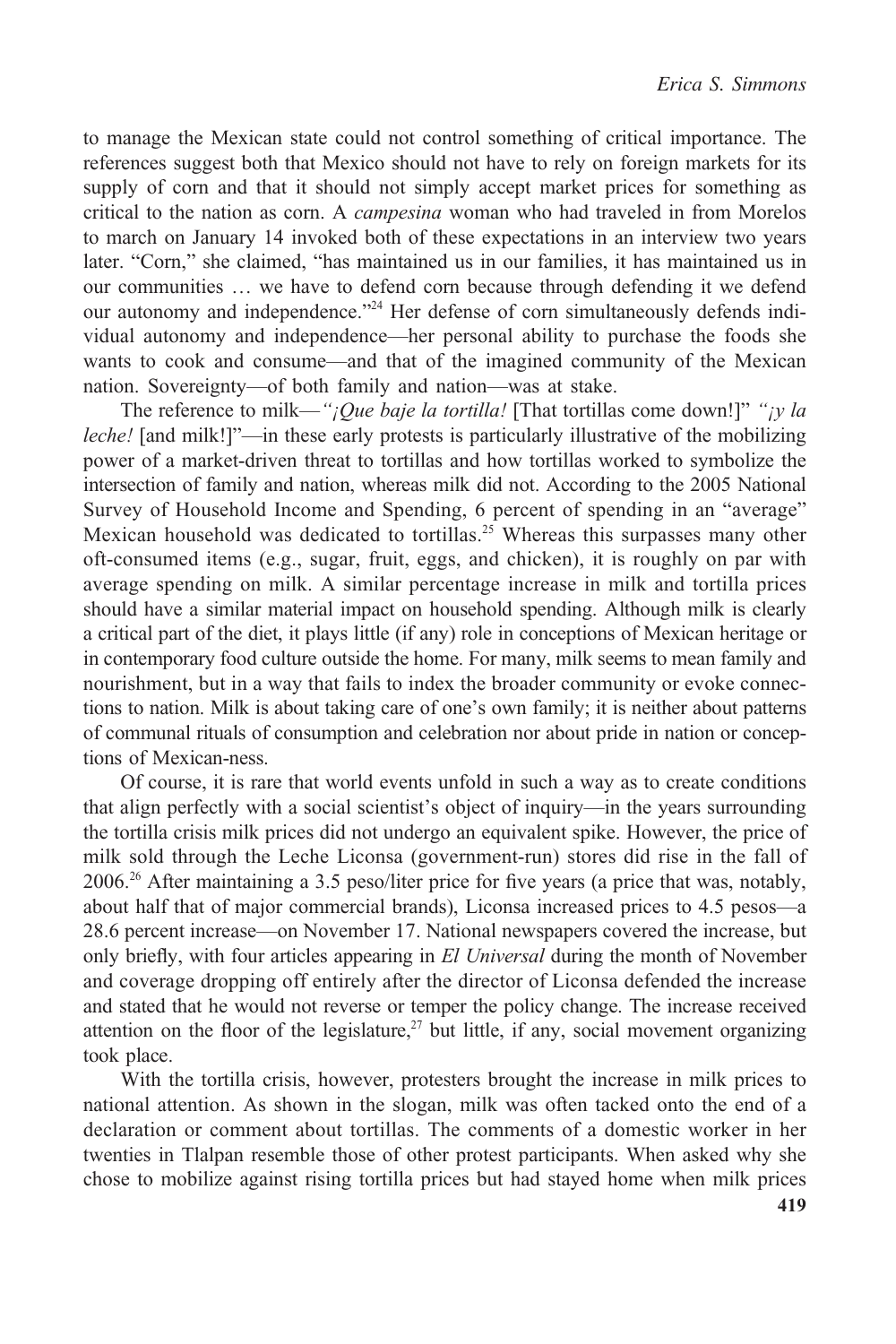rose, she responded: "Of course I was upset with what happened with milk. It became harder to feed my kids overnight. But tortillas felt different. They are part of who we are. I don't know."<sup>28</sup> Many interviewees identified a "feeling" around tortillas and invoked the notion of tortillas being a part of a "we" or an "us."

Deborah Gould's concept of emotional habitus sheds light on these professed feelings, as well as the ways in which many interviewees ended their remarks with an ambivalent statement like the "I don't know" quoted here.<sup>29</sup> Drawing on Bourdieu, Gould argues, "Operating beneath conscious awareness, the emotional habitus of a social group provides members with an emotional disposition, with a sense of what and how to feel.<sup>330</sup> Gould's concept "locates feelings within social relations and practices," which helps explain why the socially produced meanings that tortillas take on can evoke such strong emotional reactions.<sup>31</sup> The concept also elucidates the seemingly unconscious, natural qualities to those feelings. Attitudes toward tortillas were so deeply engrained through habitus that it was often difficult for sources to explain where the feelings came from or why they were experienced so powerfully.

It is not surprising that these feelings became attached to or manifested themselves as feelings of national belonging. When pressed further on who was included in the statement "tortillas are part of who we are," answers differed little. Almost invariably, "we" was meant to refer to "Mexicans." Tortillas symbolized nation in ways that milk did not—as a result, a threat to them was perceived differently. No one said he or she failed to protest the milk price increase because it was comparably smaller than the increase in tortilla prices.<sup>32</sup>

Resistance to rising corn prices quickly spread; protests in the states of Mexico, Guerrero, and Veracruz were not isolated incidents. Simultaneous mobilizations took place in front of the Ministry of Economy in the Federal District. El Universal quoted a Mexico City resident at the January 12 mobilization in Mexico City as saying, "if you don't eat tortillas, nothing else fills you up."<sup>33</sup> Tortillas do, indeed, satisfy caloric needs, but they also satisfy appetites for national belonging and domesticity, for family and community. Tortillas nourish conceptions of what it means to be a "good" Mexican mother or provider, reminding consumers of both their heritage and contemporary national practices.

Citywide cacerolazos (an oft-used repertoire of contention in Latin America involving the banging of pots and pans on the street) on January 17 offered a glimpse into the ways in which domesticity continued to surface as a tool of political protest across diverse neighborhoods. That afternoon, Mexicans from a variety of occupational and social classes left their homes and workplaces to meet on corners throughout the city. Participants banged pots and pans and carried signs that read, "Abajo el PAN, viva la tortilla [Down with the PAN/bread, long live the tortilla," "En defensa de la economía popular [In defense of the popular/family economy]," "Sin Maíz No Hay País [Without Corn There Is No Country]," and Sin Maíz No Somos País [Without Corn We Aren't a Country]." Drivers honked their horns in support as they passed, and the protests stopped traffic in the upper-class neighborhood of Coyoacán, its more middle-class neighbor, Tlalpan, and Gustavo A. Madero, one of Mexico City's northernmost and poorest regions. 420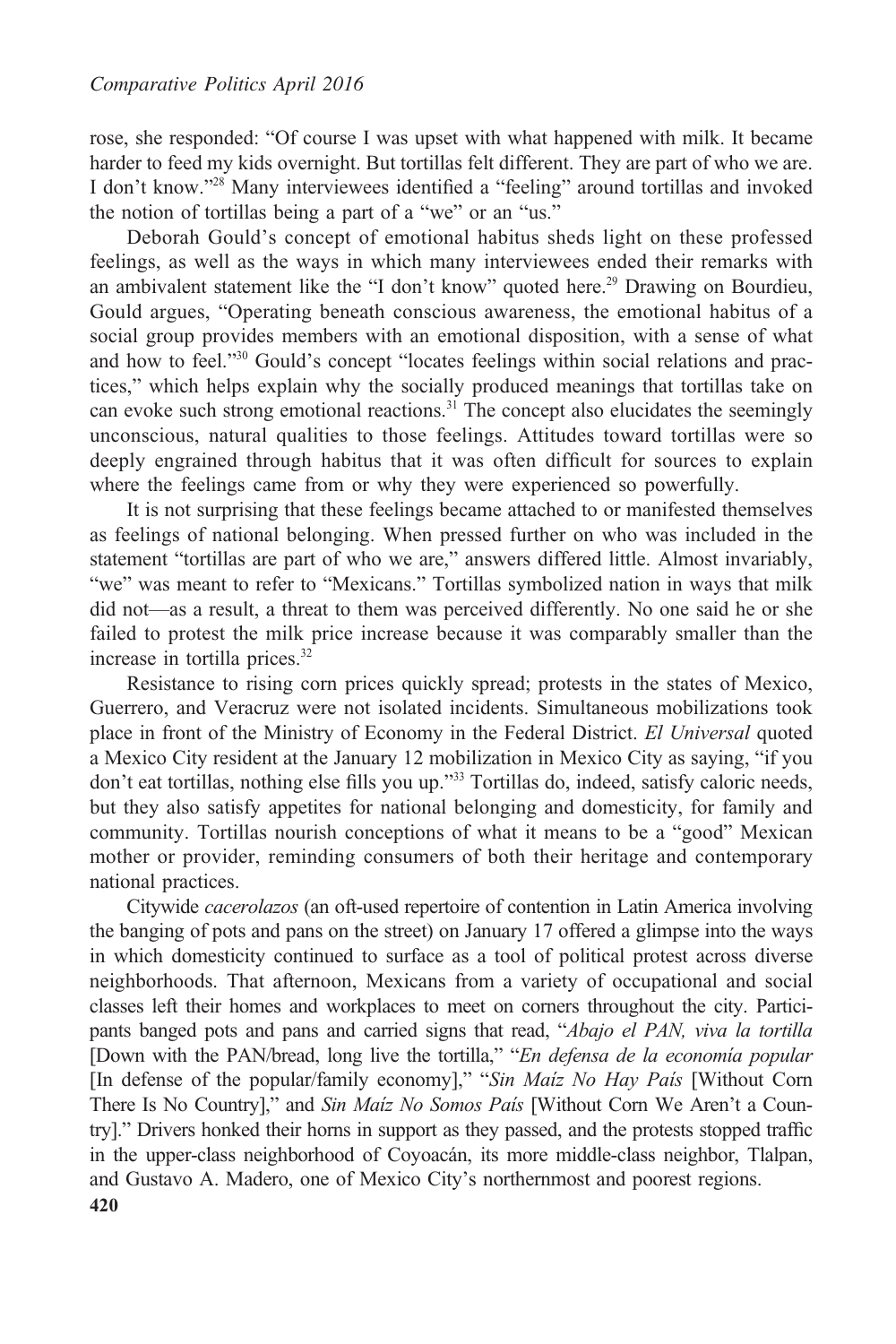In spite of the familiarity of the tactics involved, the cacerolazos are illustrative of one of the ways in which the tortillazo protests stand apart from "the usual," where contentious politics are concerned in Mexico. Union, *campesino*, other civil society organizations, and political parties issued the call for the cacerolazo. However, many of the participants were unaffiliated with any of Mexico's highly organized sectors. When I spoke with people unaffiliated with union or *campesino* organizations who protested that day, they invariably told me they came out because they heard about the mobilization from a neighbor, family member, or the radio.<sup>34</sup> Union and *campesino* leaders claimed during interviews that efforts to reach beyond highly organized sectors were intentional and motivated by the sense of possibility created by the issue at stake.<sup>35</sup>

#### Class, Sector, and Nation

The events surrounding the *tortillazo* brought class to the fore through both the composition of the protests and the language participants and analysts used to describe the crisis. Cross-sectoral, cross-class, cross-urban/rural cooperation dominated the response. The protesters' language often invoked neither personal nor sectoral interests, but conceptions of national responsibilities and aspirations. The protests became a fight for "the people" and "the poor." In particular, the crisis suggested an expectation that the poor reaffirm and reproduce their national belonging through tortillas. During the *tortillazo*, a column in the Mexican daily newspaper *Reforma* called a packet of tortillas "one of the most sacred patriotic symbols."<sup>36</sup> The protests became a fight for Mexico, as if embodied in the "right" to consume tortillas was an effort to preserve a practice that, for many, signified the nation itself.

**Protecting the Poor** Perceptions of those who would suffer the most and calls to defend them infused the discourse surrounding the tortillazo. An oft-repeated phrase of people who participated in events such as the *cacerloazos* on January 17 and those interviewed by local TV news programs (TV Azteca, Televisa) and in Mexico City dailies (La Jornada, Reforma, El Universal) was that tortillas were important because a price increase affected "*los que menos tienen* [those who have the least]." Claims of concern for the poor bridged political and class divides. The idea that the poor should be able to afford tortillas (or, at the very least, the expression of that idea) was not limited to the poor themselves but emerged as almost a national consensus. To this author's knowledge, not one newspaper article or editorial called for the poor to simply eat something else. Although there was no consensus on how to make tortillas affordable, to ask Mexicans to replace this most Mexican of foods with something else seemed to violate lo mexicano.

Whereas many stated that they were having trouble making ends meet with tortilla prices so high, a number wanted to speak not for themselves but for Mexico's poor. The comments of one middle-class participant in the January mobilizations were illustrative of this trend: "Poor people eat more tortillas than the rest of us," she remarked, "so this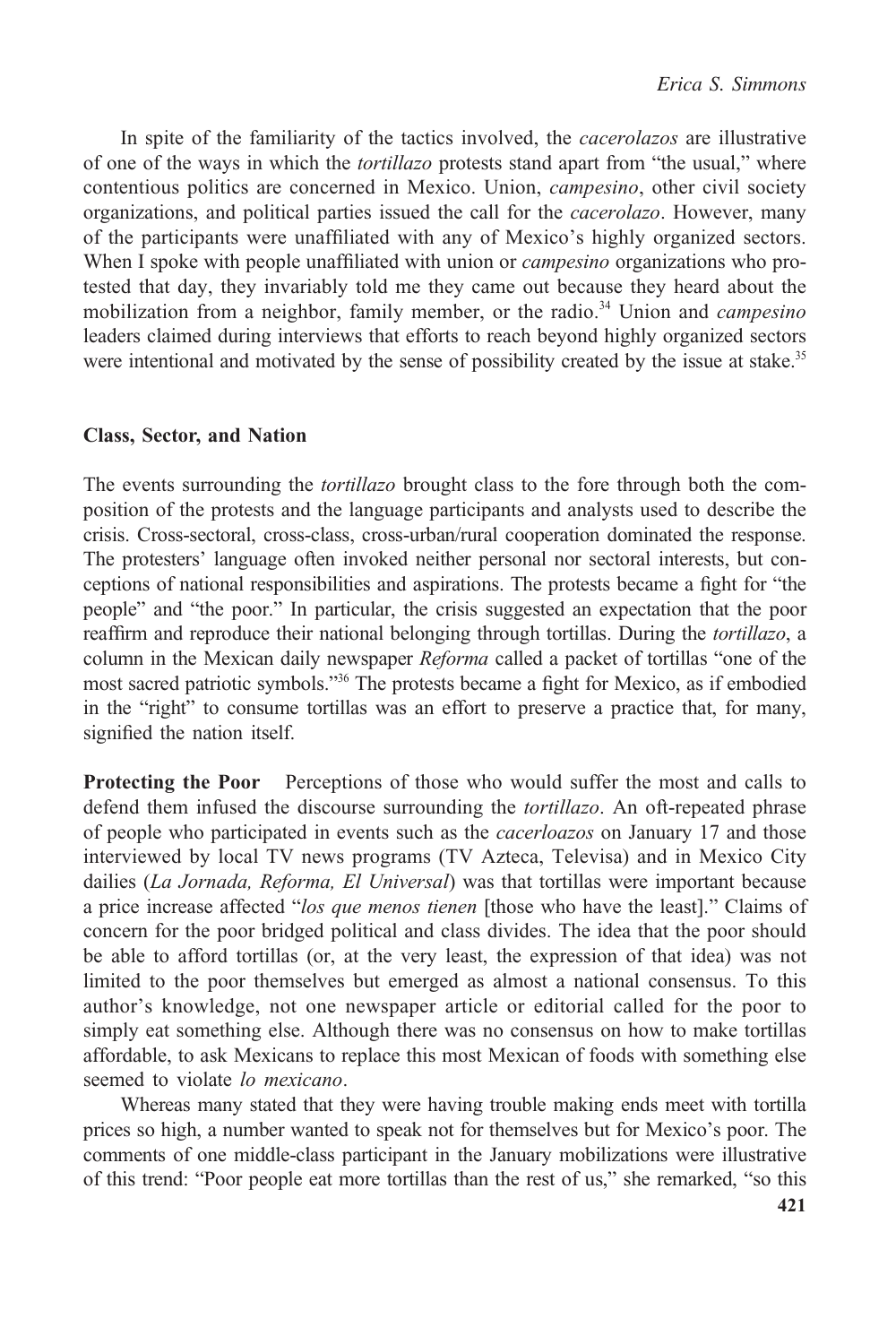was really affecting them. We have to protect them."<sup>37</sup> In the calls for the first coordinated protests, union leaders used language that would reappear throughout the rest of the crisis, arguing that they were fighting for Mexico's poorest: "This hits those who have the least" so government must act, they claimed.<sup>38</sup>

Although middle- and upper-class Mexicans no longer turned to tortillas as a nutritional centerpiece themselves, it seemed critical to some to preserve the tortilla as a staple for the country's poorest. Mexico's wealthiest consume less than 15 percent of their daily calories in tortillas, for its poorest the figure is over 70 percent. At the peak of the crisis, spending on tortillas within Mexico's poorest 10 percent reached more than 17 percent of average monthly income—up from 6.8 percent the previous August. In contrast, Mexico's wealthiest 10 percent increased their spending on tortillas from 0.3 percent to 0.4 percent of their average monthly income.<sup>39</sup>

Yet even for many for whom the price increase had little impact on monthly spending, the tortilla crisis offended their sensibilities as Mexicans. "It is a shame," one relatively affluent adult male participating in the protests reflected, "The *tortillazo* undermined the way we are supposed to live as Mexicans. We lose a piece of ourselves when we can't all eat tortillas."<sup>40</sup> Other interviews suggested a sentiment of "while we can look elsewhere, or even endure the price increases, it is critical that they maintain the foundation of Mexican culture that is the tortilla."<sup>41</sup> It was almost as if the idea of the accessibility and affordability of tortillas was more important than the actual prices.

"A Thing on Which We Could Agree" The declared universality of the claim to affordable corn and tortillas was apparent from the first protests. Participants were defending what they conceived of as a widely shared right. This was not about transportation workers or coffee farmers, but rather about a threat to "the people." One participant called the protest a "defense of her rights."<sup>42</sup> Another added, "we did not come to talk about an individual or party problem: it is a problem for all of the people (*pueblo*)." Individual, personal relationships with the good and a far broader set of responsibilities to "all of the people" are both sacrosanct. The use of el pueblo simultaneously evoked a community of all Mexicans, irrespective of class or occupation, and a notion of something understood to be truly Mexican. Even though it is a frame often deployed by the left, the concept of *el pueblo* carries an unimpeachable authenticity—something to be esteemed and protected.<sup>43</sup> In claiming to defend el pueblo, protesters situated themselves as defending something quintessentially Mexican.

These conceptions created uncommon alliances. The tortillazo protests brought together organized groups—most notably campesino and urban worker unions that are often on opposite sides of a given issue. Furthermore, the protests bridged divides within sectors, bringing together *campesino* organizations plagued by personal and political animosities since the end of the El Campo no Aguanta Más (ECNAM) movement in 2003.44 The protests also brought unexpected participants to the streets—urban consumers without formal sectoral affiliations.

Campesino organizations were the first to talk about working together to demand government action. The structure of the Mexican corn market meant that the increased 422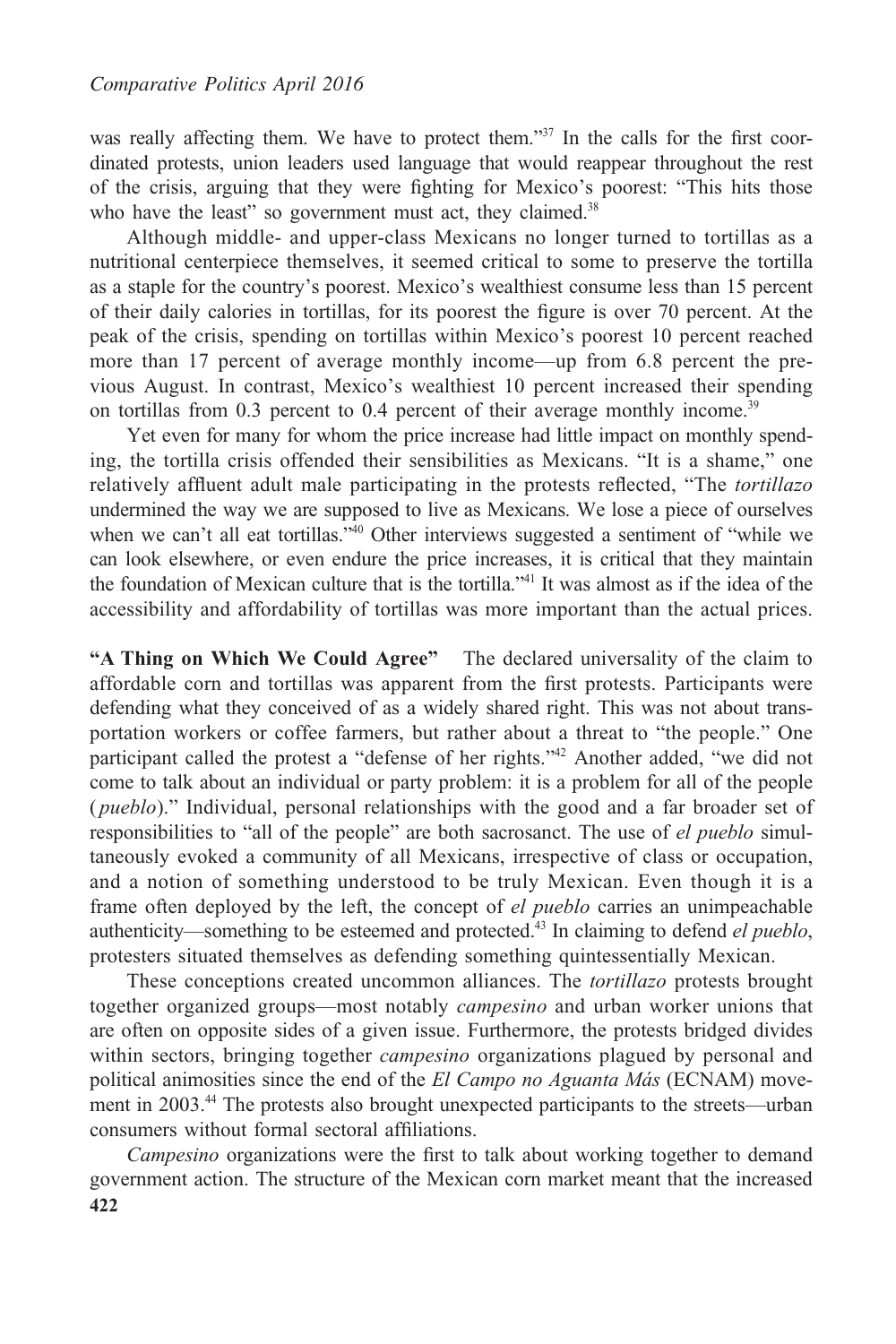prices benefited farmers only marginally, if at all.45 However, the price increases did hit farmers as consumers. Although many produce their own tortillas, few do so year round. Seasonal production forces many farmers to consume what they can of their harvest and sell the rest. The remainder of the year, these farmers purchase corn and corn products. The formerly incorporated Confederación Nacional Campesina (CNC) joined large independent *campesino* organizations including the *Central Campesina* Cardenista (CCC), the Confederación Revolutionaria de Obreros y Campesinos (CROC), and the Asociación Nacional de Empresas Comercializadoras de Productores del Campo (ANEC) to rally their membership bases.

Urban union members, beginning with the Metro workers' union and the umbrella transportation union, organized shortly after their campesino counterparts. Having only just negotiated a minimum wage agreement for the year, union leaders argued that the increase in tortilla prices made a mockery of their small wage gains and undermined members' ability to meet their families' basic needs.<sup>46</sup> Both the collaboration between unions and *campesino* organizations and the language used to describe that collaboration suggest that tortillas served as a powerful unifier. Francisco Hernández, leader of the Unión Nacional de Trabajadores (UNT), recalls thinking, "We had to organize. If we weren't going to fight for tortillas, what were we going to fight for?" Hernández treats mobilization as a political imperative, something around which there was no choice. "We could all work together on this," he went on to say, "It was easy."<sup>47</sup> Campesino leader Max Correa used similar language when describing the way in which the movement came together so quickly. "It was pretty clear to us," he argued, "If we weren't going to fight for tortillas, what would we fight for? We had to mobilize [against the tortilla price increases], and working together seemed like the natural thing to do."<sup>48</sup> Unions and campesino organizations had thousands of members in the state of Mexico alone, and each organization had well-established and tested mechanisms for mobilization. Once their leadership decided to cooperate, that these groups were able to rally their constituencies is not particularly surprising.

The mobilizing power of coalitions of citizen and environmental organizations is more puzzling. A number of Mexico City–based organizations were well versed in small protest and staged action but had little previous experience getting large numbers of Mexicans to the streets. Others had never organized outside of their colonia. Yet these groups quickly added their voices to the opposition and began to mobilize at the neighborhood level.

The civil society alliance soon joined with political leaders from the Frente Amplio Progresista (a leftist political coalition) on January 10 to call for a march "in defense of national *soberanía alimentaria* [food/nutriment sovereignty]" later in the month.<sup>49</sup> The press conference included the electricity, telephone, and social security workers' unions, in addition to six campesino organizations. Partido de la Revolución Democrática (PRD) leader Porfirio Muñoz Ledo called for a general strike because there was a "coming together of independent unions" that had not been seen for forty years.<sup>50</sup> One *campesino* activist, who appeared to be in his early fifties, recalls, "there was a real sense of a coming together—we were given a moment, a thing on which we could agree."<sup>51</sup>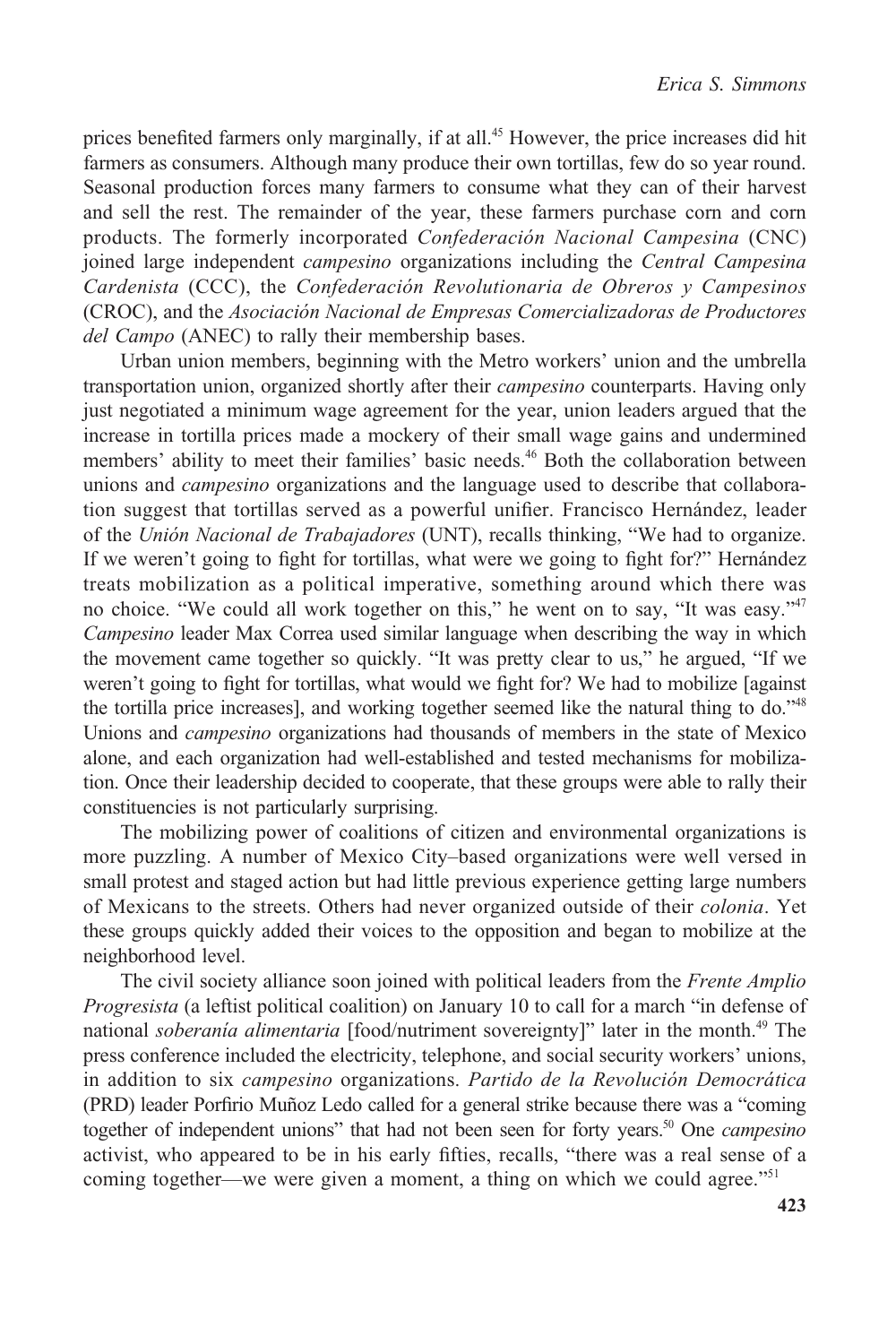# Comparative Politics April 2016

Many social movement organizers were keenly aware of the ways in which the tortilla crisis cut across issues of class and occupation. Max Correa said, "Listen, we could all agree. We all wanted the same thing. Tortillas are part of what it is to be Mexican. Maybe we were not in agreement about some of the answers, but everyone—rich, poor, worker, *campesino*—we all wanted everyone to be able to buy the tortillas they needed."<sup>52</sup> Laura Becerra, president of *Equipo Pueblo*, an organization aimed at strengthening civil society, reflected,

> There was a *conjunto* [coming together] of the demands with the *tortillazo*. The three sectors [unions, *campesinos*, and popular sectors] were finally really able to come together. It was a real *coyuntura* [coming together in time, critical moment]. Citizens could really identify with the fight, even those that weren't members of unions or other organizations; we all felt violated so we all participated.<sup>53</sup>

# Corn and Markets

By the end of the first week of January, journalists, activists, government officials, and many other Mexicans had clearly articulated whom they perceived the villains in the tortillazo to be. Markets, and free trade in particular, bore the brunt of the critiques. Columnists in national papers, movement organizers, and people on the streets interviewed for television programs revealed that they perceived NAFTA to be responsible for an influx of cheap, American corn and for the elimination of consumer corn subsidies. Markets had rendered access to affordable corn unreliable, infusing the corn market with perceptions of insecurity.

In both interviews after the fact and newspaper coverage during the tortillazo, many Mexicans underscored corn and tortillas as goods that should not be subject to the vicissitudes of markets because of their place in Mexican culture. The concern appeared to be about knowing how much tortillas or corn will cost and being able to plan or respond accordingly. Markets are often perceived as working to undermine this predictability, even if these perceptions only manifest themselves in social mobilization when the vulnerability is clear—when prices rise or access is otherwise limited.<sup>54</sup>

The link between free trade and the tortilla crisis is particularly surprising in light of research that suggests that many Mexicans, and Latin Americans more generally, are largely supportive of free-trade policies.<sup>55</sup> Indeed, one might conclude that the PAN's election in 2006 was an affirmation of broad public support for market-oriented policies more generally. Yet the blame hurled at markets for the crisis and the pervasive argument that unfettered markets were not appropriate where corn and tortillas are concerned suggests that it is not just markets, but rather the item that is getting marketized, that matters.

It is not surprising that the predictably anti-NAFTA crowd quickly placed markets squarely at the center of the crisis. But they were not alone. In particular, officials from every major political party also made the link, suggesting that corn and tortillas are, indeed, understood differently than other commodities included in NAFTA; even the free-market PAN joined the tortillas-should-not-be-subject-to-markets chorus. Héctor 424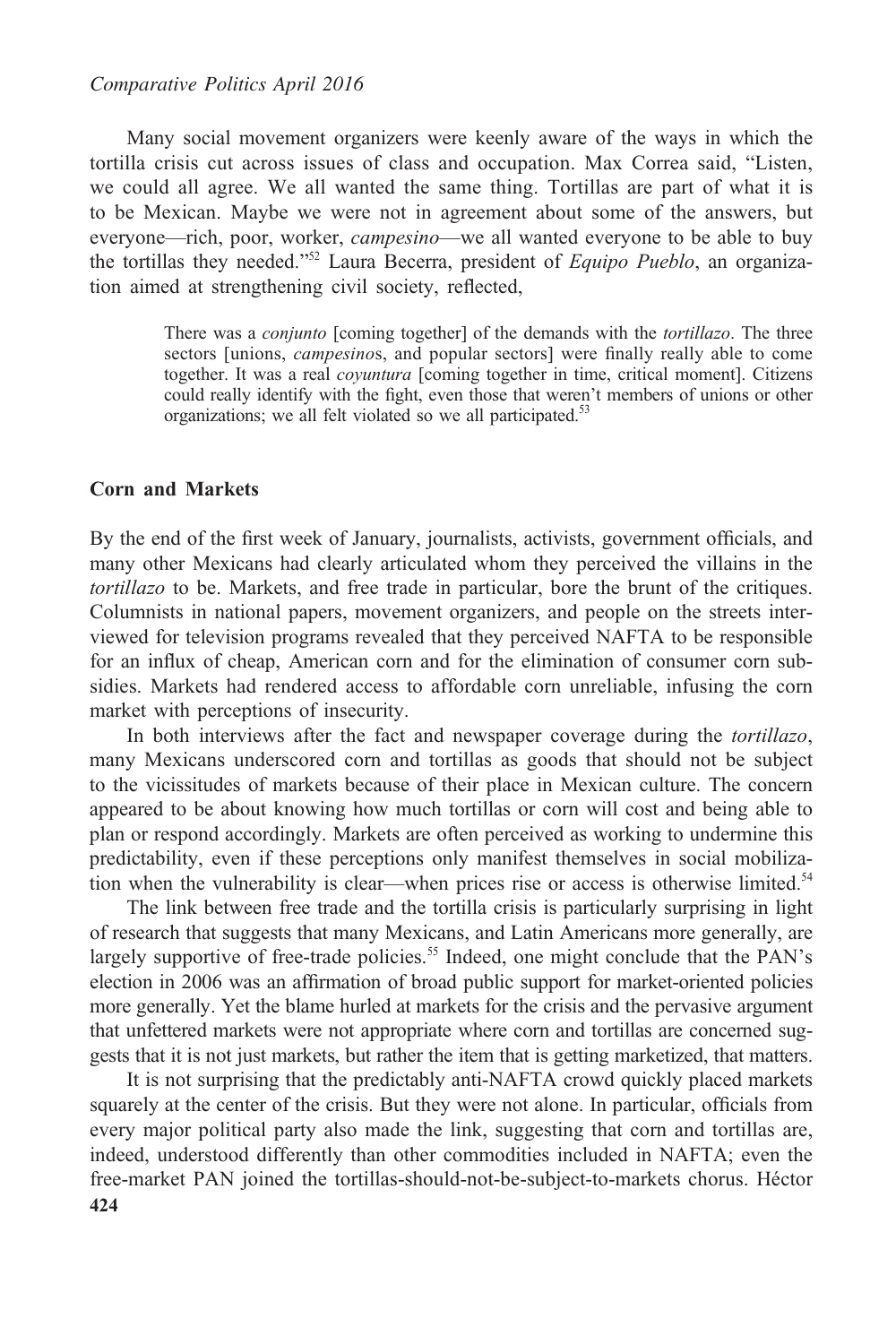Larios Córdova, the PAN coordinator in the legislative chamber, claimed that the tortilla should be an "exception" to free market principles. He called for permanent subsidies, saying that the small corn discs had special "characteristics" that warranted special protection.<sup>56</sup>

Staunch supporters of free market principles continued to come out in favor of regulation during the tortilla crisis. On January 12, the editorial page of El Universal a paper with editors known for their support of both the PAN and free markets—called on the government to use regulatory mechanisms to "save capitalism from the capitalists." To keep tortillas off the plates of Mexico's poorest families "is equivalent to condemning them to hunger, malnutrition, and sickness."<sup>57</sup> There seems to be a perceived responsibility not only to feed the poor the calories they need, but also to feed them tortillas specifically. Tortillas will both keep Mexicans healthy and help them to be "healthy" Mexicans. The editors asked the government to insert order into the corn/ tortilla market through subsidies and interventions; they professed a commitment to capitalism but argued that some things are too important to be left to markets.

Although the abstract concept of "markets" was often singled out for blame, there were disagreements about the specific ways in which markets were failing Mexicans. Newspaper reports and editorials, legislators, and activists repeatedly implicated specific corn flour companies such as Minsa and Gruma, monopolies, and speculators more broadly; free trade in general; and the Calderón administration. The state and so-called middle-men have long been the traditional boogey men of Mexican food politics.<sup>58</sup> With the tortilla crisis, discomfort over the level at which Mexicans were now removed from the production process of critical food staples became strikingly apparent. A columnist in El Universal wrote, "If the benefit were for the people that produce, that grow corn, it would be perfect. But that's not the way it is. It all stays with the hoarders."<sup>59</sup> A *campesino* leader reflected that "[Maseca, Minsa, and Gruma] have destroyed our countryside. We rely on them now for tortilla. So we are vulnerable. They can do whatever they want."<sup>60</sup>

The price increase also highlighted a specific set of insecurities as they related to the marketization of corn. A demand that had been present in the ECNAM movement soberanía alimentaria (often translated as "food sovereignty," the phrase more directly means "nourishment" or "nutriment" sovereignty)—took center stage. With rising reliance on corn imports to meet domestic needs, Mexico had become increasingly vulnerable to international prices. The *tortillazo* suggested that the promise of consumer benefits from free trade through lower prices, at least where corn was concerned, was an unstable reality at best. Furthermore, there were also perceptions that the nation would no longer be able to feed itself. An environmental activist said that "with a product as important as corn, we can't depend on other nations. We have to be self-sufficient."<sup>61</sup>

#### The Price Pact and the *Megamarcha*

On January 18, Calderón announced the implementation of the price pact. The dynamics of the movement shifted in its wake. Five million (of the existing 65 million in the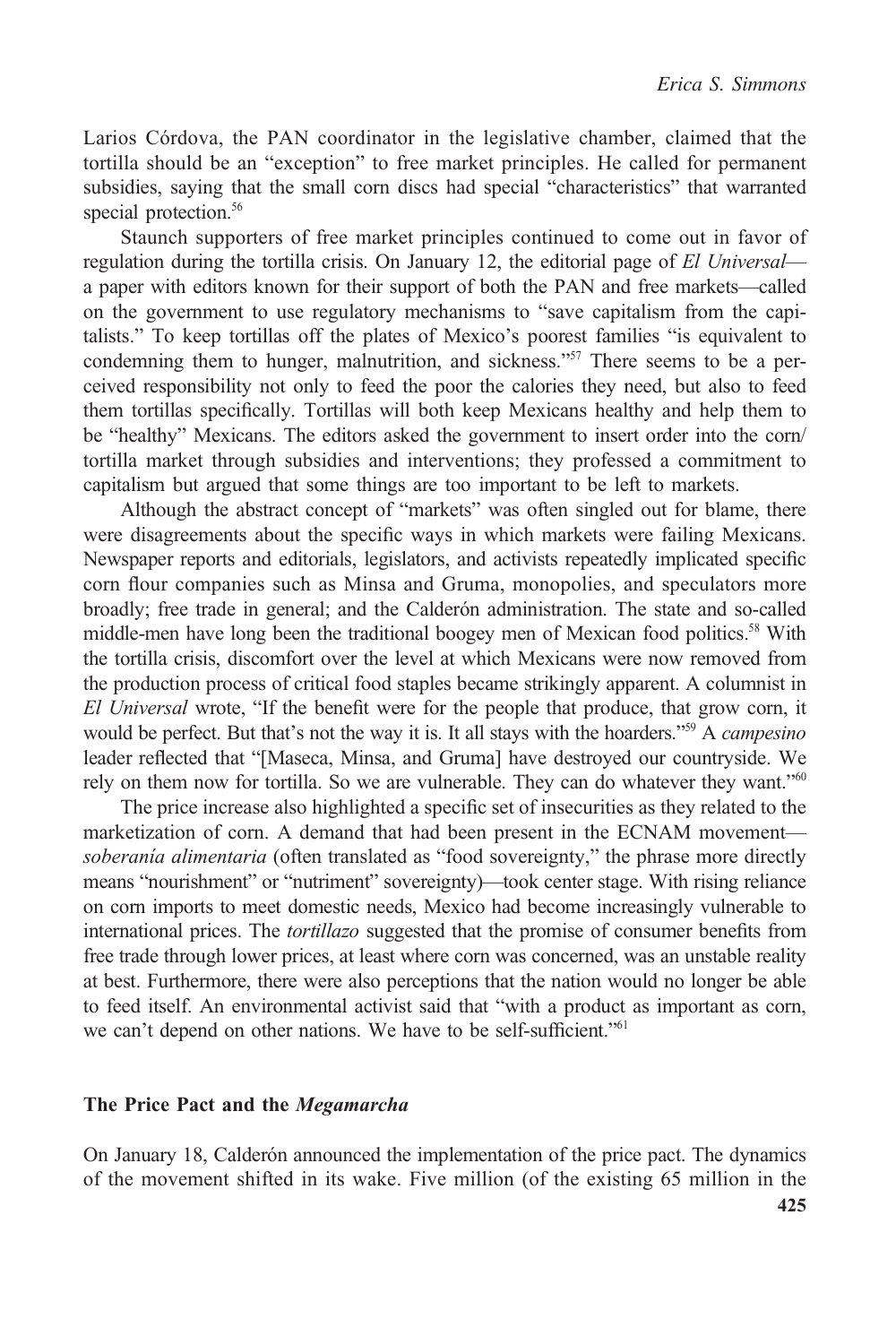country) tortillerías committed to sell tortillas at no higher than 8.5 pesos/kilo through April 30. Supermarkets agreed to sell tortillas at 6 pesos/kilo, and the government distributor, Diconsa (responsible for selling goods largely in rural communities other vendors did not reach), agreed to sell corn at 3.5 pesos/kilo and corn flour at 5 pesos/kilo. The pact fundamentally changed the dynamics of mobilization and participation. It appears to have relieved perceptions of insecurity by demonstrating that the government would not let the crisis pass unaddressed. The state had intervened and generated an expectation of stabilized tortilla prices.<sup>62</sup> Tortillas would not be left to the vicissitudes of markets, and corn would not be subject to monopoly pricing or the evils of speculation.

The price pact mattered for the trajectory of this episode of contention. Mexican authorities created a political spectacle that served to validate protesters' claims, communicate that those claims had been heard, and suggest that the state was on their side. The President declared that he considered the repercussions of the increase in the price of corn "unacceptable" and that he would "firmly" punish anyone who "took advantage of the needs of the people."<sup>63</sup> The pact itself may have been all show—it was, after all, voluntary, and many *tortillerias* did not sign on<sup>64</sup>—but the president's show had a political effect. It suggested that Calderón and his team were listening and sent a message that they would not, in spite of their commitments to open markets, let the price of tortillas be set by the market alone. The pact removed the insecurity-induced anxiety by creating—even if it were only an illusion—the perception that the state was in charge.

Reflecting on the events, Victor Suárez, president of ANEC, recalls that Calderón's price pact served as an "*engaño* [trick]." The pact "tricked the public into thinking the problem was taken care of. We lost the regular, middle-class people we needed with the price pact. They [members of the administration] knew how to co-opt the people."<sup>65</sup> Suárez interprets the pact as a disingenuous signal that worked to produce quiescence. Disingenuous or not, the pact did send the message that the administration was listening and the villain had been neutralized.

The legacies of state intervention—often through clientelistic practices—in the Mexican corn and tortilla market may help to provide some of the answers to the puzzle of rapid demobilization. From the early1960s, the Mexican government has been heavily involved in regulating and subsidizing producers and consumers at almost every stage in the corn-tortilla chain. Much of that support was phased out prior to NAFTA. When the state systematically pulls away from the predictability that can come with price supports or subsidies, citizens may doubt whether governments are willing to intervene during price crises. Insecurities are heightened when populations are unsure of how a state will respond in the face of rapid price increases of staple goods. The unpredictability of markets works together with vanishing expectations of the state to produce particularly intense experiences of insecurity. While other corn-related concerns (e.g., food sovereignty) might have remained, the price pact addressed the central anxieties around access. The state sent a strong message that tortillas could remain a staple of the Mexican diet. It seemed to matter less whether or not they came from Walmart than that they were on the table at all.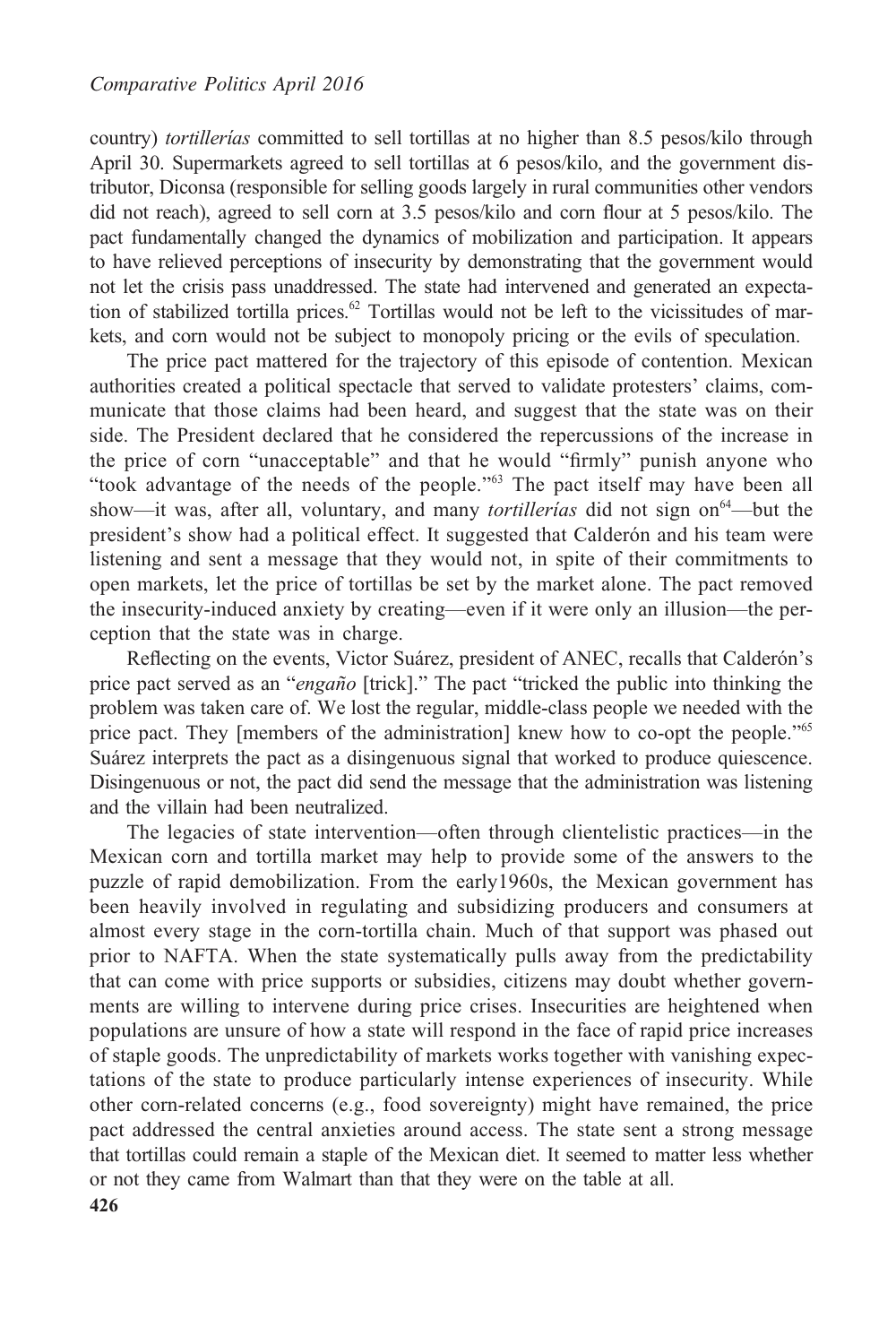January 31, 2007 Yet even as the movement appeared to sputter, inter-sectoral cooperation continued to dominate. The march to the Zócalo on January 31 was a moment of exemplary coordination and unity among and within groups from a variety of backgrounds with a variety of agendas. With the price pact in place, tortilla prices were no longer the central rallying cry. Instead, movement organizers emphasized soberanía alimentaria, a frame that continued to highlight connections between tortillas and nation.

As planning for the march progressed, leaders from the various organizations may have had their own interests or goals in mind. A number of Mexican officials called the protests "opportunistic," claiming that the organizations driving the movement cared little about corn prices and were merely taking advantage of an issue they knew would galvanize a broad participation.<sup>66</sup> Indeed, some leaders claimed unabashedly to have taken advantage of the crisis to push a prior anti-neoliberal or anti-PAN agenda. In the *tortillazo*, they saw an opportunity to mobilize Mexicans to join long-standing fights against free trade and the PAN or in favor of subsidies. $67$  Prominent public intellectual Sergio Sarmiento explicitly called the march a purely political move staged by Calderón's opponents in the PRD and PRI.68

Not surprisingly, the PRD did seek to formally participate in the rally on January 31, an issue that became the subject of significant internal disagreement. Union, civil society, and *campesino* leaders fought vigorously to keep former PRD presidential candidate (who narrowly lost to the PAN candidate amid widespread accusations of fraud the previous summer) Andrés Manuel López Obrador from speaking at the march. They wanted to send a clear message that their movement was distinct from López Obrador's; organizers did not want to undermine their potentially cross-party appeal with partisan controversy.<sup>69</sup>

Perhaps counterintuitively, Sarmiento's cry of opportunism and PRD's insistence on participating offer further support for the argument made here. The tortilla crisis offered an extraordinary political opportunity: the crisis gave the opposition an issue around which it could come together. However, that the opportunity was possible at all is a product of the meanings with which corn was imbued.<sup>70</sup> Regardless of activists' own perceptions of the role of corn in constructing communities, they capitalized on the broad-based appeal of the issue. The political opportunity existed only because of the ways in which tortillas symbolize community in Mexico.

On January 31, 2007, Mexican activists began the mega-marcha from different spots throughout the city, aiming to converge on the central plaza. The Frente Sindical Mexicano (FSM), led by the Sindicato Mexicano de Electricistas (SME), started at the Monument to the Revolution. The UNT, including social security, telephone, pilot, and transportation workers, started at the Zócalo itself. Campesino organizations began at the Angel of Independence; the Citizens' Alliance for Democracy and other citizens' groups began at the monument to Columbus.<sup>71</sup> The leaders of the protest called it a "march for food independence and in defense of salaries and employment." The movement had, for a time, not only created a cross sector alliance but also mobilized Mexicans who ordinarily stayed home when sectoral organizations sought to mobilize the masses.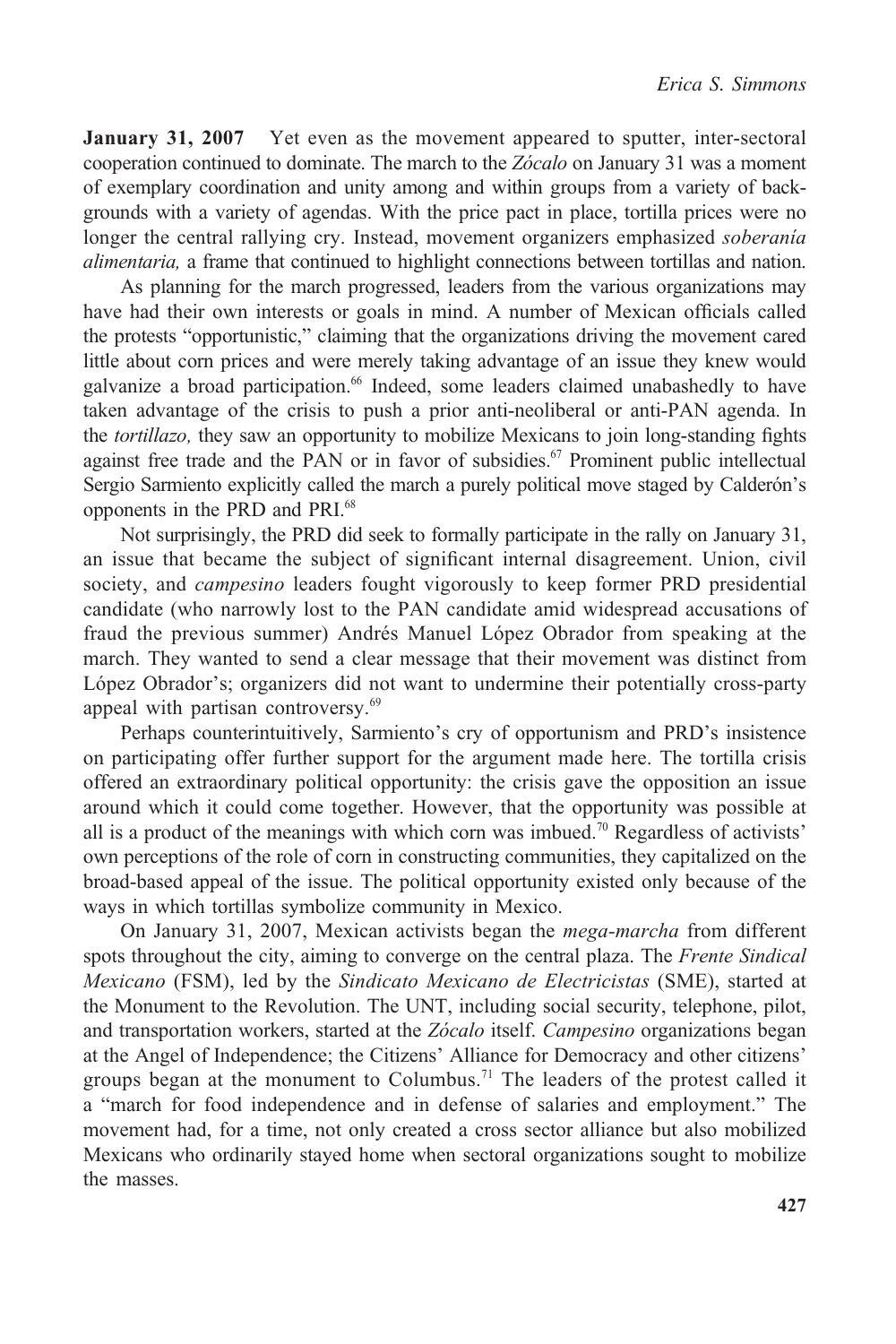# Conclusion

Jeffrey Pilcher argues that "Despite centuries of efforts to change them, Mexicans remain a people of corn."<sup>72</sup> Corn cultivation and consumption are both part of an "ancient tradition" that must be protected in order to ensure that being Mexican still means something and because they are simply a description of what "we do" as Mexicans. Corn and community are intimately intertwined in the Mexican context. Analysis of the tortilla crisis shows how a social movement can emerge when markets threaten to weaken or reconfigure these ties. The *tortillazo* reminded Mexicans of corn's place in their lives and livelihoods, created a perception of corn's potential vulnerability, tapped into deeply rooted connections to family, evoked perceptions of class, and heightened feelings of national belonging. As a result, politicians crossed party lines to voice common goals, sectoral organizations with histories plagued by disagreement mounted a joint campaign, and "ordinary" citizens banged pots and pans in the streets in protest.

Frames were key in this process, but how and why they worked the way they did requires attention to the signifying work that corn does in the Mexican context. Frames related to family, security, sovereignty, and nation can be potent mobilization tools, but to be effective, they must resonate. The meanings with which corn was already imbued could not have been the product of clever framing by social movement activists already opposed to NAFTA, fighting on behalf of soberanía alimentaria, or working to secure better union wages. Although a number of organizations were ready to be mobilized in protest, the frames were powerful political tools only because they tapped into what corn and tortillas already meant to many Mexicans. The anti-NAFTA, anti-globalization, pro-countryside, and pro-union activists took advantage of a political opportunity created by the intersection of the price spike and the ways in which the spike was meaningful in a variety of contexts. That tortillas can be framed as goods that are synecdochic for or emblematic of the Mexican *pueblo* in ways that resonate powerfully throughout the country is the critical point. Tortillas and corn were already understood by many Mexicans to symbolize the Mexican nation and to wed nationalism to domesticity. Absent those meanings, claims of, for example, "without corn there is no country" could not have galvanized a popular mobilization.

Ultimately, it is only when we, as analysts, incorporate the meanings of corn and tortillas into our work that the events of the *tortillazo* become intelligible. Demands for "Sovereignty now!" or declarations that tortillas are *patria* hardly make sense when high tortilla prices are understood in purely material terms. However, when we see the threat as more than simply a price increase, we can understand how and why the *tortillazo* worked as a reminder of shared heritage, potential national or state vulnerabilities, domestic routines, or commitments to the poor. Each helped bring national belonging to the fore and, in doing so, helped produce a broad-based, widespread resistance movement.

These findings have important implications for future research on resistance to market reforms and responses to food crises. The events of the *tortillazo* suggest that we should pay careful attention not only to the material impact of markets or prices 428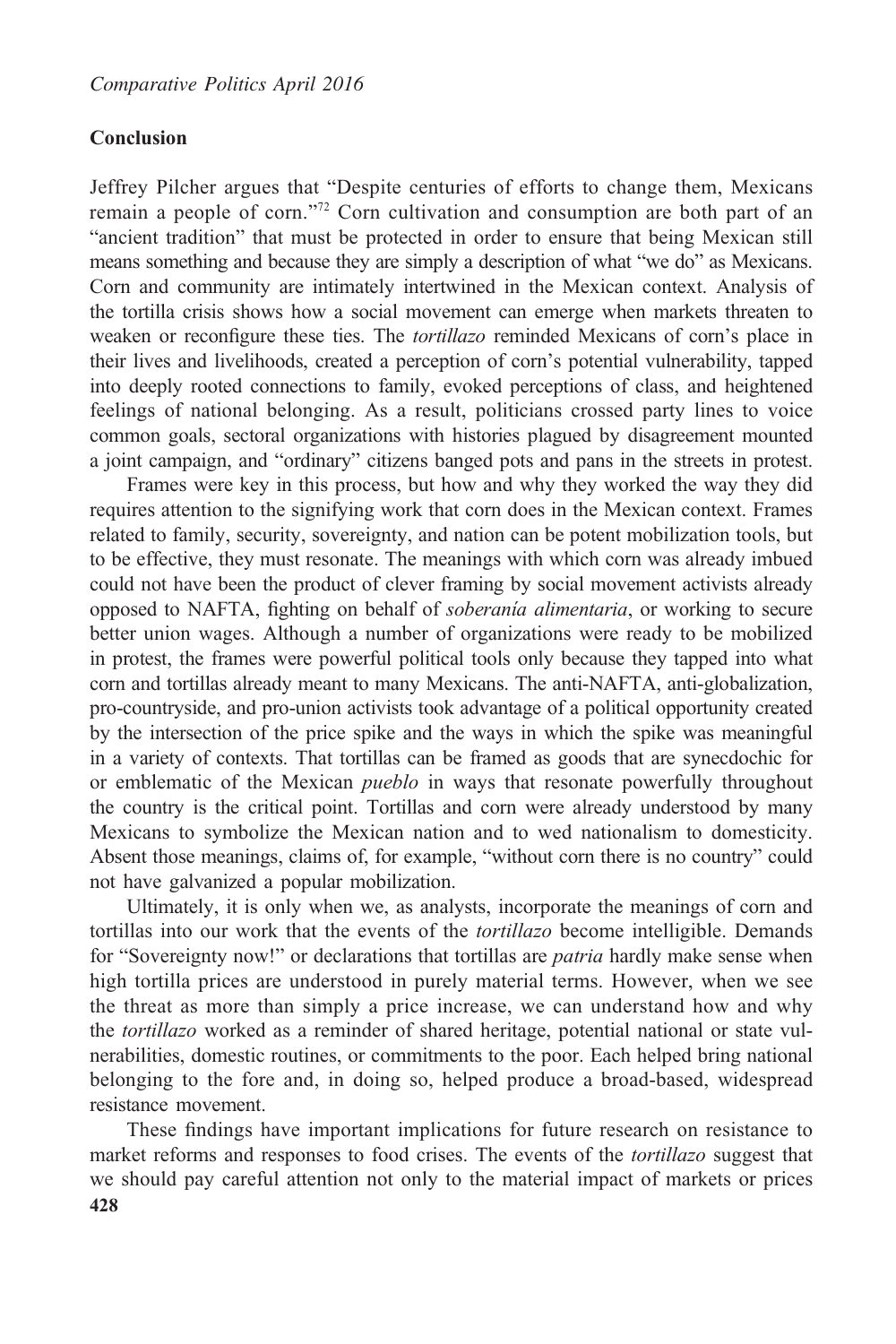but also to the ways in which the goods at stake might symbolize imagined or quotidian communities or heighten feelings of insecurity or vulnerability.<sup>73</sup> These dynamics might shed light on the kinds of coalitions that form and why they do so. Goods that take on meanings that cut across traditional cleavages may have the power to mobilize across those cleavages as well. The analysis also suggests that paying attention to the symbolic dimension of anti-market mobilizations could help us better understand other aspects of mobilization processes. For example, the mention of dramatic food price increases often precedes images of riots. Yet the mobilizations in response to rising tortilla prices in Mexico were planned, coordinated, and consistently peaceful. Perhaps attention to the ways in which some foodstuffs symbolize family and nation, while others do not, would shed light on why some episodes of contention are seemingly sudden and violent, while others are planned and peaceful. The *tortillazo* protests show that there is more going on in anti-market mobilizations than political openings or perceptions of material hardship.

# **NOTES**

The author thanks the reviewers of this article and the Editors of Comparative Politics for their helpful suggestions and feedback. I also thank Elisabeth Clemens, John Comaroff, Jorge Domínguez, Jonathan Fox, Susan Gzesh, Libby Haight, Benjamin Marquez, Maria Victoria Murillo, Alejandro Poiré, Fred Schaffer, Rachel Schwartz, Dan Slater, Victor Suárez, and Lisa Wedeen for their helpful advice and feedback during the research and/or writing process.

1. Karl Polanyi, The Great Transformation: The Political and Economic Origins of Our Time (Boston: Beacon Press, 2001). See also Eduardo Silva, Challenging Neoliberalism in Latin America (New York: Cambridge University Press, 2009).

2. E.g., Felipe Agüero and Jeffrey Stark, Fault Lines of Democracy in Post-Transition Latin America (Boulder: North-South Center Press, 1998); Marcus Kurtz, "The Dilemmas of Democracy In the Open Economy: Lessons From Latin America," World Politics, 54 (January 2004), 262–302; Philip Oxhorn and Graciela Ducatenzeiler, What Kind of Democracy? What Kind of Market? Latin America in the Age of Neoliberalism (University Park: Pennsylvania State University Press, 1998).

3. See Erica Simmons, "Market Reforms and Water Wars," World Politics, 61 (January 2016), 37–73 for an exploration of similar dynamics in response to water privatization in Cochabamba, Bolivia.

4. Cooperation between unions and farmers' organizations evidenced in January 2007 is not routine. Furthermore, splits within the *campesino* movement, particularly in the aftermath of El Campo No Aguanta Más (ECNAM)—a national movement to secure agrarian reforms—had hindered cooperation.

5. E.g., Kurtz; Philip and Ducatenzeiler; Silva; Walton, John, and David Seddon, Free Markets and Food Riots (Cambridge: Blackwell, 1994); Deborah J. Yashar, Contesting Citizenship in Latin America: The Rise of Indigenous Movements and the Postliberal Challenge (New York: Cambridge University Press, 2005).

6. Andy Baker, "Why Is Trade Reform so Popular in Latin America? A Consumption-Based Theory of Trade Policy Preferences," World Politics, 55 (April 2003), 423–55; Andy Baker, The Market and the Masses in Latin America: Policy Reform and Consumption in Liberalizing Economies (New York: Cambridge University Press, 2009).

7. E.g., Cullen Hendrix and Stephan Haggard, "Where and Why Food Prices Lead to Social Upheaval," Monkey Cage: Washington Post, 2015; Cullen Hendrix, Stephan Haggard, and Beatriz Magaloni, "Grievance and Opportunity: Food Prices, Political Regime, and Protest," Paper presented at the Annual Meeting of the International Studies Association, New York, February, 2009.

8. Simmons, 2016.

9. On imagined communities see Benedict Anderson, Imagined Communities: Reflections on the Origin and Spread of Nationalism (New York: Verso, 1991). On quotidian communities, see Erica Simmons,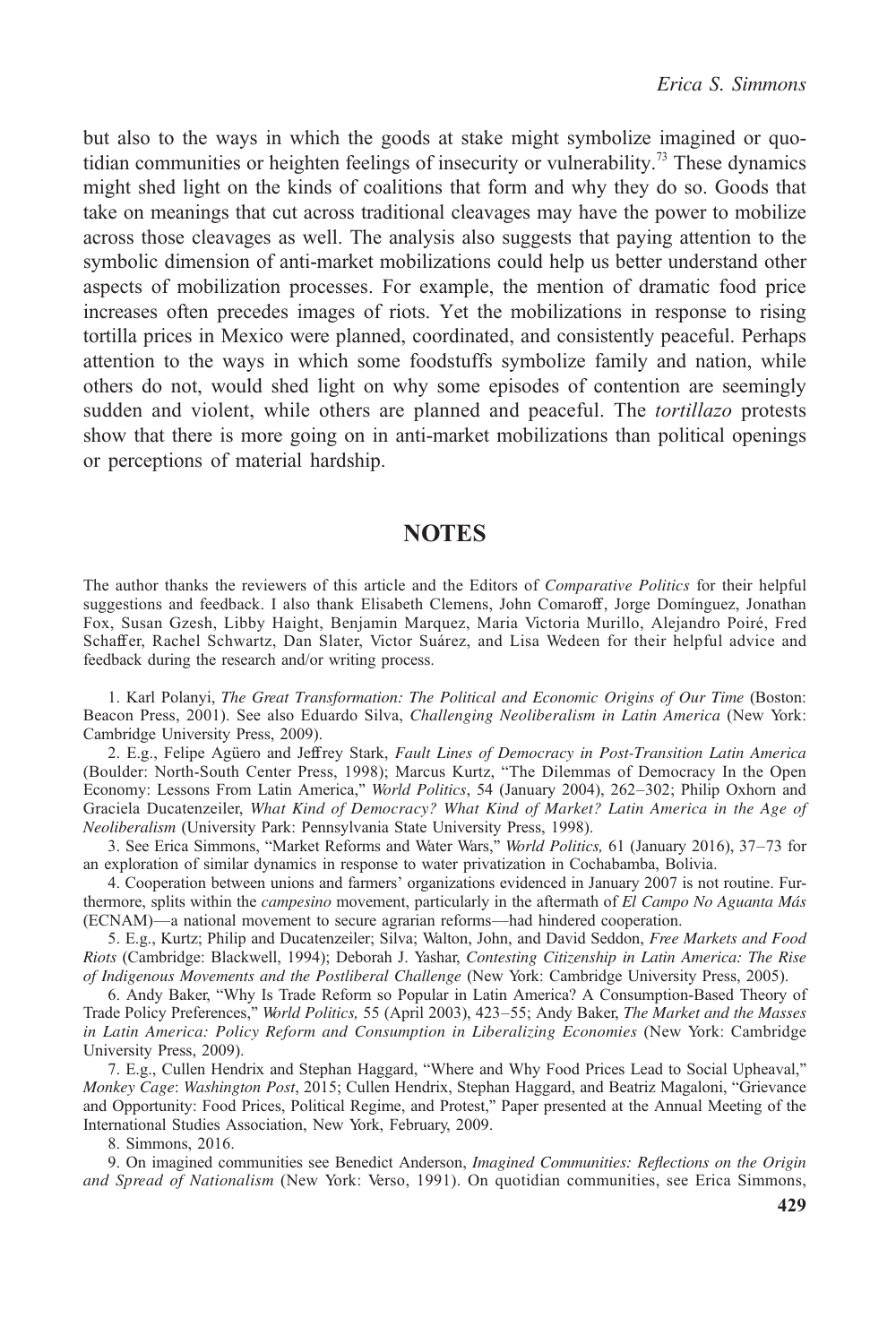"Grievances Do Matter in Mobilization," Theory and Society 43 (September 2014), 513–36; and Erica Simmons, Meaningful Resistance: Market Reforms and the Roots of Social Protest in Latin America (Cambridge; New York: Cambridge University Press, 2016).

10. On heightening feelings of "groupness" see Rogers Brubaker, Ethnicity Without Groups (Cambridge: Harvard University Press, 2004).

11. Author interview, June 2009, Mexico City. Some of the interviews were conducted in confidentiality and the names of the interviewees are withheld by mutual agreement.

12. On social movement theory see Doug McAdam, John D. McCarthy, and Mayer N. Zald, Comparative Perspectives on Social Movements: Political Opportunities, Mobilizing Structures, and Cultural Framings (New York: Cambridge University Press, 1996); Doug McAdam, Sidney G. Tarrow, and Charles Tilly, Dynamics of Contention (New York: Cambridge University Press, 2001). For critiques, see Jeff Goodwin and James Jasper, Rethinking Social Movements: Structure, Meaning, and Emotion (Lanham: Rowman Littlefield Publishers, 2004).

13. The 2007 tortilla protests drew on connections developed during the 1994 Zapatista movement and the 2003 El Campo No Aguanta Más (The Countryside Can Bear No More—ECNAM) movement.

14. Alfred Stepan, The State and Society: Peru in Comparative Perspective (Princeton: Princeton University Press, 1978).

15. Alan Knight, "The Rise and Fall of Cardenismo," in Leslie Bethell, ed., Mexico since Independence (New York: Cambridge University Press, 1991), 241–320.

16. Ilán Bizberg, "El sindicalismo en fin de regimen," Foro Internacional, 43 (2003), 215–48.

17. Robert Benford and David Snow, "Framing Processes and Social Movements: An Overview and Assessment," Annual Review of Sociology, 26 (2000), 611-39; David Snow and Robert Benford, "Master Frames and Cycles of Protest," in Aldon Morris and Carol Mueller, eds., Frontiers in Social Movement Theory (New Haven: Yale University Press, 1992), 133–55.

18. Dennis Tedlock, Popol vuh: The Mayan Book of the Dawn of Life (New York: Simon Schuster, 1996). 19. Simmons, 2016; Wedeen, 2002.

20. I relied on El Sol de México, Milenio, El Universal, La Jornada, and Reforma for newspaper coverage of corn and tortillas July 2006–February 2007. I conducted a more targeted search prior to those dates, looking for coverage of NAFTA specifically, and marketization more generally.

21. See Jeffrey M Pilcher, Que vivan los tamales!: Food and the Making of Mexican Identity (Albuquerque: University of New Mexico Press, 1998).

22. Ernesto Núñez and Margarita Vega, "Reclaman a FCH aumento a tortilla," Reforma, Jan. 12, 2007.

23. Arjun Appadurai,"How to Make a National Cuisine: Cookbooks in Contemporary India," Comparative Studies in Society and History, 30 (1988), 3–24.

24. Author interview, May 2009, Mexico City.

25. Encuesta Nacional de Ingresos y Gastos de los Hogares, 2005.

26. At the time, Leche Liconsa served approximately 6 million Mexicans, 80 percent of whom resided in Mexico's urban areas.

27. Ricardo Gómez, "Diputados 'toman' la tribuna por alza a leche," El Universal, Nov. 17, 2006.

28. Author interview, tortillazo protester, March 2009, Mexico City.

29. Deborah Gould, Moving Politics: Emotion and Act Up's Fight against AIDS (Chicago: University of Chicago Press, 2009).

30. Ibid., 34.

31. Ibid., 35.

32. The limited reach of Leche Liconsa might be another explanation for the relatively muted reaction, but this also failed to surface during interviews.

33. Angélica Simón, "GDF: este lunes, plan contra alza a tortillas," El Universal, Jan. 13, 2007.

34. Author interviews with tortillazo protesters, January–July 2009, Mexico City. This citation is meant to indicate that the evidence for the preceding claim came from multiple interviewees during the course of research. Variations on this citation appear throughout the text. I try to be as specific as possible in each of the citations.

35. Author interviews with union and campesino leaders, January–July 2009, Mexico City.

36. Germán Dehesa, "Cosas II," Reforma, Jan. 26, 2007.

37. Author interview, tortillazo protester, June 25, 2009, Mexico City.

38. Daniel Pensamiento, "Rechazan alza a tortilla," Reforma, Jan. 9, 2007. This discussion suggests that perhaps many Mexicans simply seemed to care about the welfare of the poor regardless of the type of threat. This is unlikely for two reasons. First, if claims were based purely on material welfare, there would